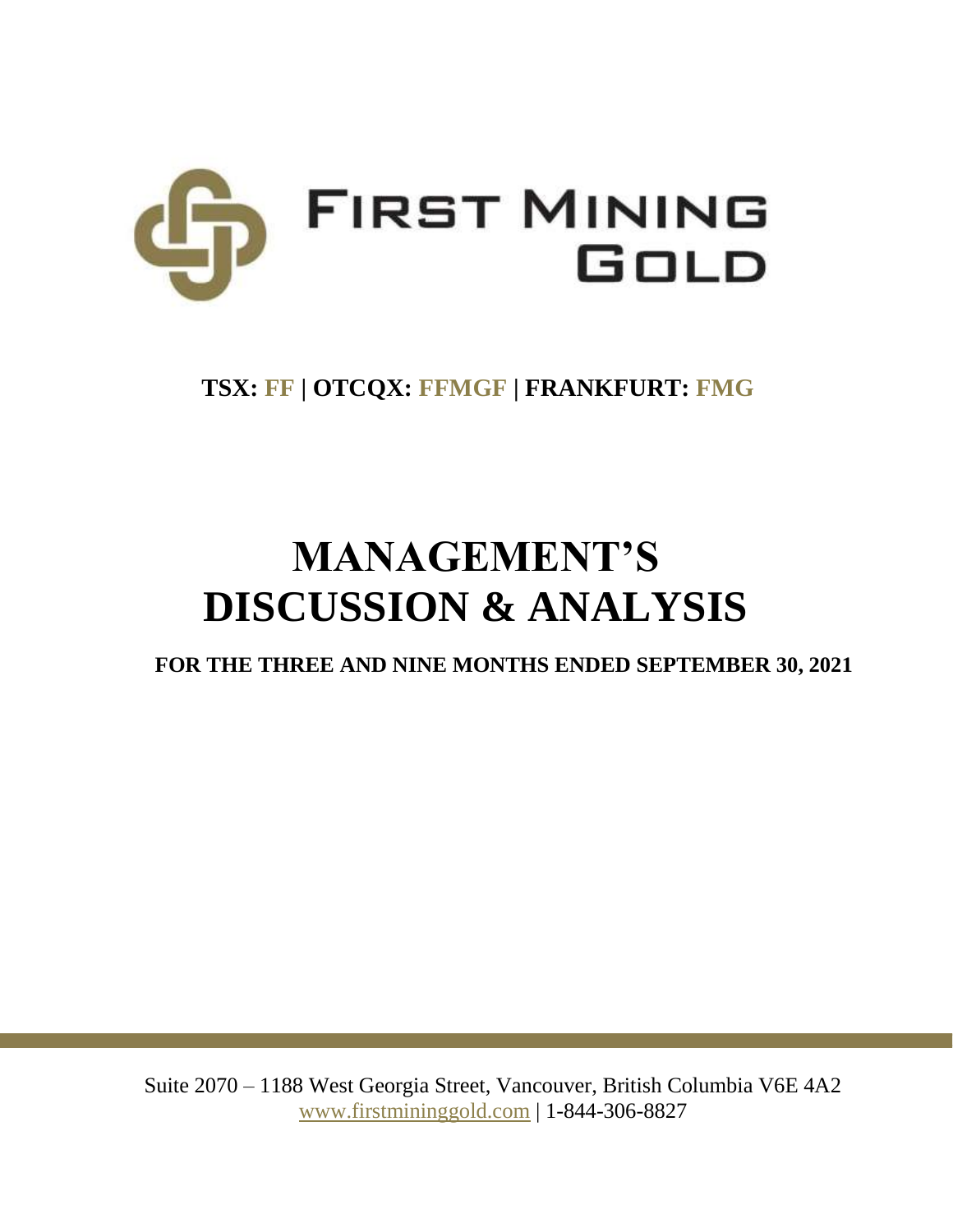# **TABLE OF CONTENTS**

| CAUTIONARY NOTE TO U.S. INVESTORS REGARDING MINERAL RESOURCE AND MINERAL RESERVE ESTIMATES29 |  |
|----------------------------------------------------------------------------------------------|--|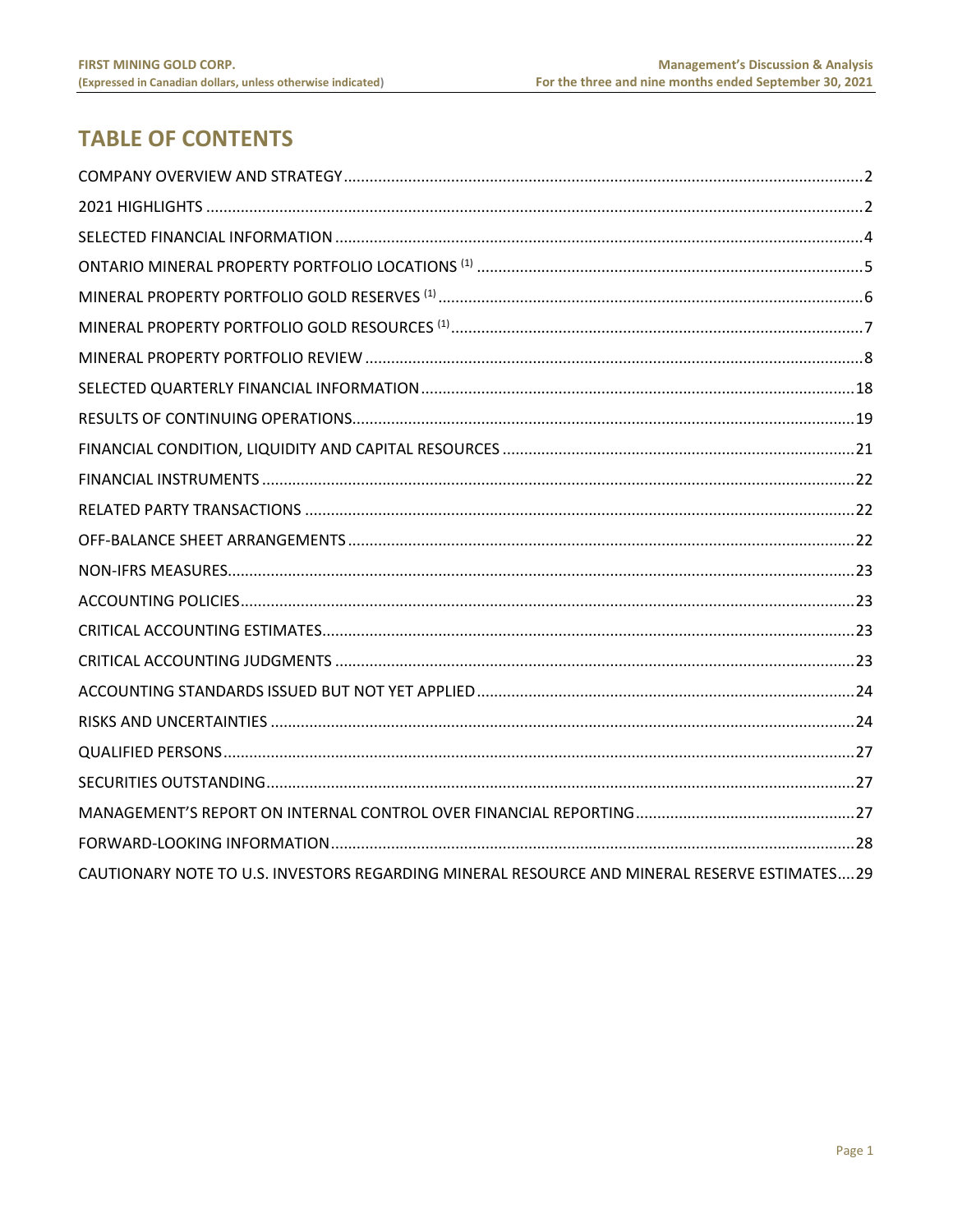#### **GENERAL**

This Management's Discussion and Analysis ("**MD&A**") should be read in conjunction with the unaudited condensed interim consolidated financial statements of First Mining Gold Corp. (the "**Company**" or "**First Mining**") for the three and nine months ended September 30, 2021, which are prepared in accordance with International Financial Reporting Standards ("**IFRS**") as applicable to the preparation of interim financial statements, including International Accounting Standard IAS 34 Interim Reporting. The unaudited condensed interim consolidated financial statements should also be read in conjunction with the Company's audited consolidated financial statements for the year ended December 31, 2020, which are prepared in accordance with IFRS as issued by the International Accounting Standards Board. These documents along with additional information on the Company, including the Company's Annual Information Form for the year ended December 31, 2020, are available under the Company's SEDAR profile at [www.sedar.com,](http://www.sedar.com/) on EDGAR at [www.sec.gov.](http://www.sec.gov/), and on the Company's website at [www.firstmininggold.com.](http://www.firstmininggold.com/)

In this MD&A, unless the context otherwise requires, references to the "Company", "First Mining", "we", "us", and "our" refer to First Mining Gold Corp. and its subsidiaries.

This MD&A contains "forward-looking statements" and "forward-looking information" within the meaning of applicable Canadian securities laws. See the section of this MD&A titled "*Forward-Looking Information*" for further details. In addition, this MD&A has been prepared in accordance with the requirements of Canadian securities laws, which differ in certain material respects from the disclosure requirements of United States securities laws, particularly with respect to the disclosure of mineral reserves and mineral resources. See the section of this MD&A titled "*Cautionary Note to U.S. Investors Regarding Mineral Resource and Mineral Reserve Estimates*" for further details.

This MD&A contains disclosure of certain non-IFRS financial measures. Non-IFRS measures do not have any standardized meaning prescribed under IFRS. See the section of this MD&A entitled "*Non-IFRS Measures*" for further details.

All dollar amounts included in this MD&A are expressed in Canadian dollars unless otherwise noted. This MD&A is dated as of November 10, 2021 and all information contained in this MD&A is current as of November 9, 2021.

# <span id="page-2-0"></span>**COMPANY OVERVIEW AND STRATEGY**

First Mining is a Canadian gold developer focused on the development and permitting of the Springpole gold project (the "**Springpole Gold Project**" or "**Springpole**") in northwestern Ontario. [Springpole](https://www.firstmininggold.com/projects/ontario/springpole-project/) is one of the largest undeveloped gold projects in Canada. A Pre-Feasibility Study ("**PFS**") was recently completed on the project and permitting is on-going with submission of an Environmental Impact Statement ("**EIS**") for the Project targeted in early 2022. In addition, the Company continues the advancement of its portfolio of mining projects in Canada. The Company also holds an approximate 15.4% equity position in Treasury Metals Inc. ("**Treasury Metals**") (TSX: TML) which is advancing the Goliath Gold Complex gold project, in northwestern Ontario, towards construction. First Mining's portfolio of gold projects in eastern Canada also includes the Pickle Crow (being [advanced in partnership with Auteco Minerals](https://can01.safelinks.protection.outlook.com/?url=https%3A%2F%2Fwww.firstmininggold.com%2Fnews%2Freleases%2Ffirst-mining-partners-with-auteco-to-advance-its-pickle-crow-gold-project&data=02%7C01%7Cspiros%40firstmininggold.com%7Cfd619baf467243ac240108d84fc21453%7C3564d7a87e774cf9aee2f8fb0795b85e%7C0%7C0%7C637347042261240296&sdata=4T7jmXs5w440KrLTkegXHGGoD8HxJ%2FZRX9qzlYW91Ks%3D&reserved=0) Ltd. ("**Auteco**") (ASX: AUT), Hope Brook (being advanced in partnership with Big Ridge Gold Corp. ("**Big Ridge**") (TSXV: BRAU), Cameron, Duparquet, Duquesne, and Pitt gold projects.

# <span id="page-2-1"></span>**2021 HIGHLIGHTS**

The following highlights the Company's developments during fiscal 2021 (including subsequent events up to November 9, 2021).

# **Project Highlights**

#### **Springpole**

● Announced results of a positive PFS in January 2021. Post-tax net present value at a 5% discount rate ("**NPV5%**") of US\$995 million, post-tax internal rate of return ("**IRR**") of 29% and post-tax payback of 2.4 years on initial capital of US\$718 million.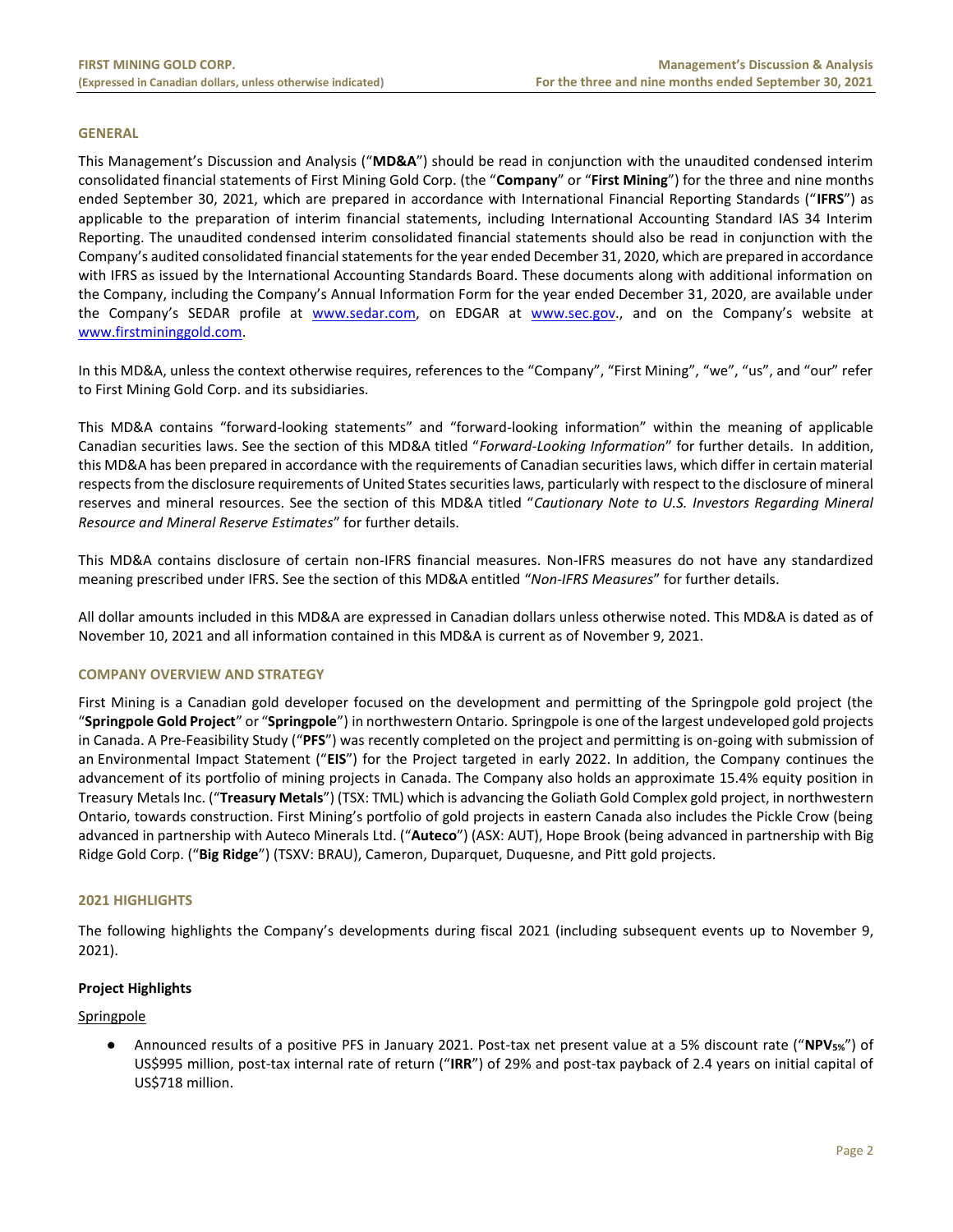- Progressed environmental fieldwork into 2021 and submitted the amended proposed Terms Of Reference to Ontario's Ministry of the Environment, Conservation and Parks ("**MECP**") in April 2021, with Ministry approval received on November 9, 2021.
- Continued engagement with local indigenous rightsholders and stakeholders of the Springpole Gold Project.
- Announced Birch-Uchi greenstone belt consolidation through multiple transactions which gives the Company control over approximately 71,000 hectares of this prospective region which hosts several past-producing mines including the newly acquired Sol d'Or mine where there has been demonstrated historical, high-grade exploration potential. First Mining intends to undertake a comprehensive regional exploration program over the next twelve months for the first time since our acquisition of Springpole in 2015 and will be incorporating these newly acquired and optioned claims into the program.

# Cameron

- On July 28, 2021, the Company announced that it had entered into an exploration agreement with Animakee Wa Zhing #37 First Nation in respect of the Cameron Gold Project.
- In December 2020, First Mining acquired the East Cedartree claims from Metalore Resources Limited ("**Metalore**"), thereby consolidating the Company's land holdings in the area into a single contiguous block and adding a further 3,200 hectares to the 49,574 hectares that the Company already held in the area. In connection with this acquisition, First Mining paid \$3.0 million in cash to Metalore, and issued 3 million common shares of First Mining ("**First Mining Shares**") to Metalore (with such shares subject to a statutory hold period of four months plus one day from the closing date of the transaction).

# Pickle Crow

- In March 2021, Auteco completed all expenditure requirements set out in the earn-in agreement entered into between First Mining and Auteco dated March 12, 2020 (the "**Auteco Earn-In Agreement**") in respect of Stage 1 of Auteco's earn-in to the Pickle Crow Gold Project ("**Pickle Crow**"). Following the issuance of 100,000,000 Auteco shares to First Mining on June 9, 2021, Auteco satisfied all requirements under the Auteco Earn-In Agreement in respect of Stage 1 of the earn-in, and earned a 51% interest in PC Gold Inc. ("**PC Gold**"), First Mining's wholly-owned subsidiary that owns Pickle Crow. Concurrently, the parties executed a joint venture shareholders' agreement (the "**Auteco JV Agreement"**) in respect of PC Gold.
- In August 2021, the Company announced that Auteco had completed Stage 2 of its earn-in to the Pickle Crow Gold Project, and as a result, Auteco increased its share ownership in PC Gold from 51% to 70% per the terms of the Auteco Earn-In Agreement. In connection with the completion of Stage 2 of the earn-in, First Mining received a \$1,000,000 cash payment from Auteco.

# Hope Brook

- In April 2021, the Company announced that Big Ridge Gold Corp. ("**Big Ridge**") (TSX-V:BRAU) had entered into an earnin agreement with First Mining (the "**Big Ridge Earn-In Agreement**") pursuant to which Big Ridge can earn up to an 80% interest in First Mining's Hope Brook Gold Project ("**Hope Brook**") located in Newfoundland, Canada through a two-stage earn-in over five years by incurring a total of \$20 million in qualifying expenditures, issuing up to 36,500,000 shares of Big Ridge to First Mining and making a \$500,000 cash payment to First Mining. First Mining will retain a 1.5% net smelter return ("**NSR**") royalty on Hope Brook, of which 0.5% can be bought back by Big Ridge for \$2 million.
- Upon closing the transaction, Big Ridge issued 11,500,000 shares to the Company pursuant to the terms of the Big Ridge Earn-In Agreement, and as a result, the Company owned approximately 19.8% of the outstanding common shares of Big Ridge immediately after such share issuance. The Company's share ownership interest in Big Ridge was subsequently diluted to 14% on June 30, 2021, following a \$5,000,000 flow-through financing by Big Ridge.

# **Corporate Highlights**

- Investments position of \$17.3 million and a significant portfolio of equity interests in Treasury Metals, PC Gold and Big Ridge with a combined carrying value of \$39.3 million as at September 30, 2021.
- September 30, 2021 period-end cash balance of \$30.3 million.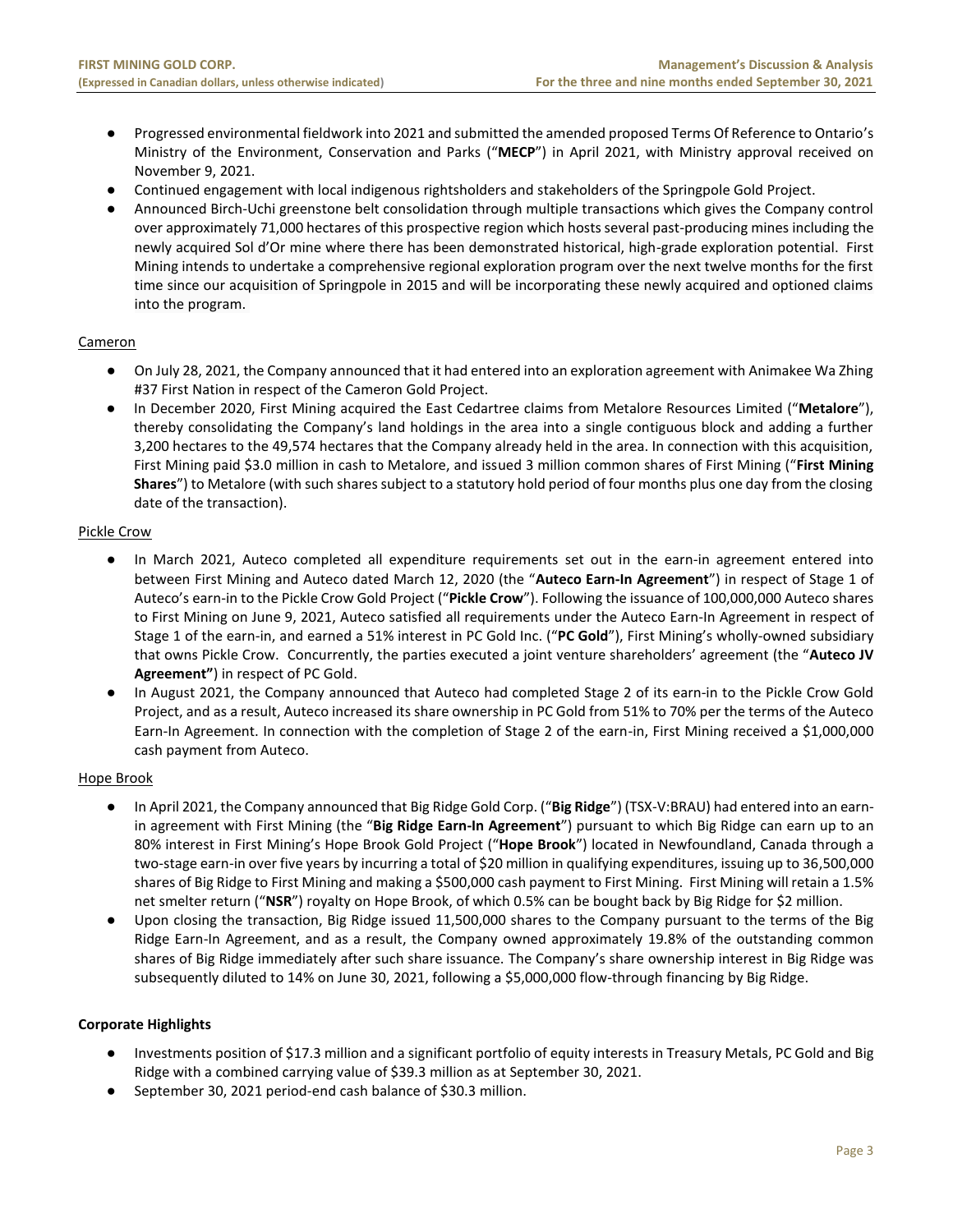- On September 29, 2021, the Company filed a final short form base shelf prospectus in Canada, and a registration statement on Form F-10 in the US, which will allow First Mining to undertake offerings of various securities listed in the shelf prospectus up to an aggregate total of \$100,000,000.
- On October 12, 2021, the Company announced the appointment of James Maxwell as Vice President, Exploration, who will lead the Company's exploration efforts to surface the significant geological potential across its portfolio of gold projects.
- On July 15, 2021, the Company completed a distribution of shares and warrants of Treasury Metals to the Company's shareholders of record as of July 14, 2021 based upon the final allocation ratios that were announced by the Company on July 14, 2021. The combined value of the distribution was approximately \$20.8 million, and First Mining retains an approximate 15.4% interest in Treasury Metals following the distribution.

# **COVID-19 Response**

In response to the onset of the COVID-19 novel coronavirus ("**COVID-19**") pandemic, the Company adopted a series of robust COVID-19 risk mitigation policies incorporating recommendations set by the provincial Governments of Ontario and British Columbia, and by the Government of Canada. To date, First Mining has not had any cases of COVID-19 at any of the camp operations at its projects or at its head office in Vancouver. The health and safety of First Mining's workforce, their families and the communities in which the Company operates is First Mining's primary concern.

# <span id="page-4-0"></span>**SELECTED FINANCIAL INFORMATION**

| Financial Results (in \$000s Except for per Share<br>Amounts): | For the nine months ended September 30, |             |   |             |  |          |  |  |  |
|----------------------------------------------------------------|-----------------------------------------|-------------|---|-------------|--|----------|--|--|--|
|                                                                |                                         | 2021        |   | 2020        |  | 2019     |  |  |  |
| Mineral Property Cash Expenditures <sup>(1)</sup>              |                                         | 11,241      | S | 9,474       |  | 4,096    |  |  |  |
| Net Loss                                                       |                                         | (31, 867)   |   | (33, 345)   |  | (4,686)  |  |  |  |
| Total Cash Used in Operating Activities <sup>(3)</sup>         |                                         | (5,503)     |   | (3, 497)    |  | (3, 163) |  |  |  |
| Basic and Diluted Net Loss Per Share<br>$(in$ Dollars $)(4)$   |                                         | $(0.05)$ \$ |   | $(0.05)$ \$ |  | (0.01)   |  |  |  |

| <b>Financial Position (in \$000s):</b> | September 30,<br>2021 | December 31,<br>2020 |                          |     | December 31,<br>2019 |
|----------------------------------------|-----------------------|----------------------|--------------------------|-----|----------------------|
| Cash and Cash Equivalents              | \$<br>30,348          | \$                   | 28,901                   | -\$ | 5,902                |
| Working Capital <sup>(2)</sup>         | 41,109                |                      | 9,201                    |     | 5,780                |
| Investments                            | 17,331                |                      | 18,425                   |     | 1,775                |
| <b>Mineral Properties</b>              | 165,073               |                      | 179,429                  |     | 252,815              |
| Investment in Treasury Metals Inc.     | 16,260                |                      | 63,812                   |     |                      |
| Investment in PC Gold Inc.             | 21,570                |                      | ٠                        |     |                      |
| Investment in Big Ridge Gold Corp.     | 1,569                 |                      | $\overline{\phantom{a}}$ |     |                      |
|                                        |                       |                      |                          |     |                      |
| <b>Total Assets</b>                    | 260,510               |                      | 301,213                  |     | 268,020              |
| <b>Total Non-current Liabilities</b>   | \$<br>24,116          |                      | 16,835                   |     | 3,139                |

(1) This represents mineral property expenditures per consolidated statements of cash flows.

(2) This is a non-IFRS measurement with no standardized meaning under IFRS and may not be comparable to similar financial measures presented by other issuers. For further information please see the section in this MD&A titled "*Non-IFRS Measures*".

- (3) Per the consolidated statement of cash flows in each corresponding period.
- (4) The basic and diluted loss per share calculations result in the same amount due to the anti-dilutive effect of outstanding stock options and warrants.

**Net Loss** - Fluctuations in net loss are typically caused by non-cash items. Removing the impact of these non-cash items illustrates that the income statement loss on operational activities was relatively consistent over the prior periods presented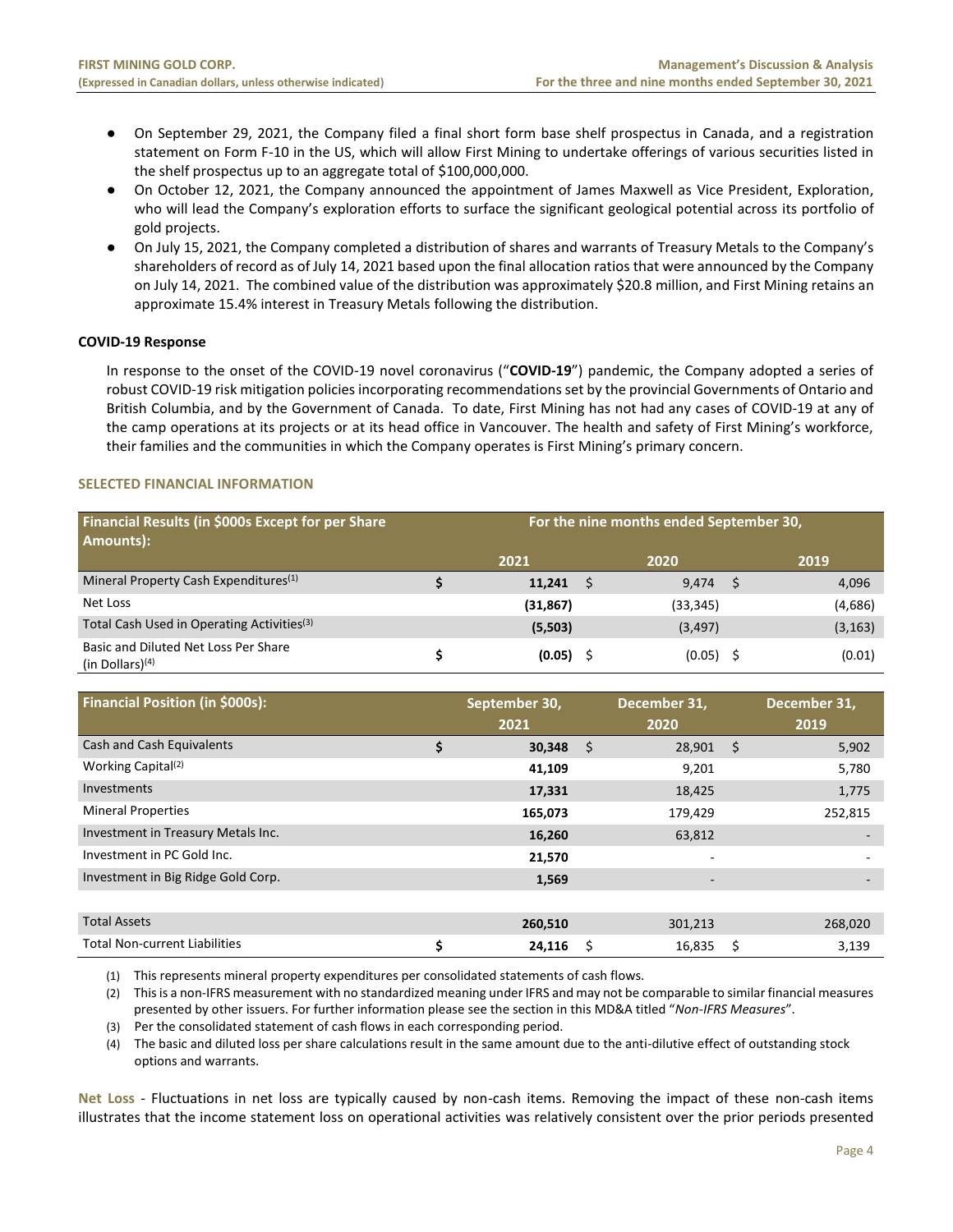at an average of approximately \$3.0 million, however increased in the nine months ended September 30, 2021, mostly due to professional fees associated with the Treasury Metals distribution and a marketing campaign.

**Cash and Cash Equivalents -** the increase in 2021 was primarily attributable to proceeds from the sales of shares of First Majestic Silver Corp. ("**First Majestic**") that were issued to the Company pursuant to the silver purchase agreement that First Mining entered into with First Majestic on June 10, 2020 (the "**Silver Purchase Agreement**") and the US\$3,750,000 cash payment that the Company received from First Majestic pursuant to the terms of the Silver Purchase Agreement, partially offset by cash used in operational activities and investing activities at the projects. See the section in this MD&A entitled "*Financial Condition, Liquidity and Capital Resources*".

**Total Assets –** decreased relative to December 2020 mainly due to the distribution of Treasury Metals Shares and Warrants, and the non-cash impairment recorded on the equity accounted Treasury Metals investment.

# <span id="page-5-0"></span>**ONTARIO MINERAL PROPERTY PORTFOLIO LOCATIONS (1)**



(1) Pickle Crow is subject to the Auteco Earn-In Agreement pursuant to which Auteco is the operator of the project and owns 70% of PC Gold, the joint venture company that owns the project. (PC Gold was formerly a wholly-owned subsidiary of First Mining until Auteco completed stage 1 of its earn-in to PC Gold).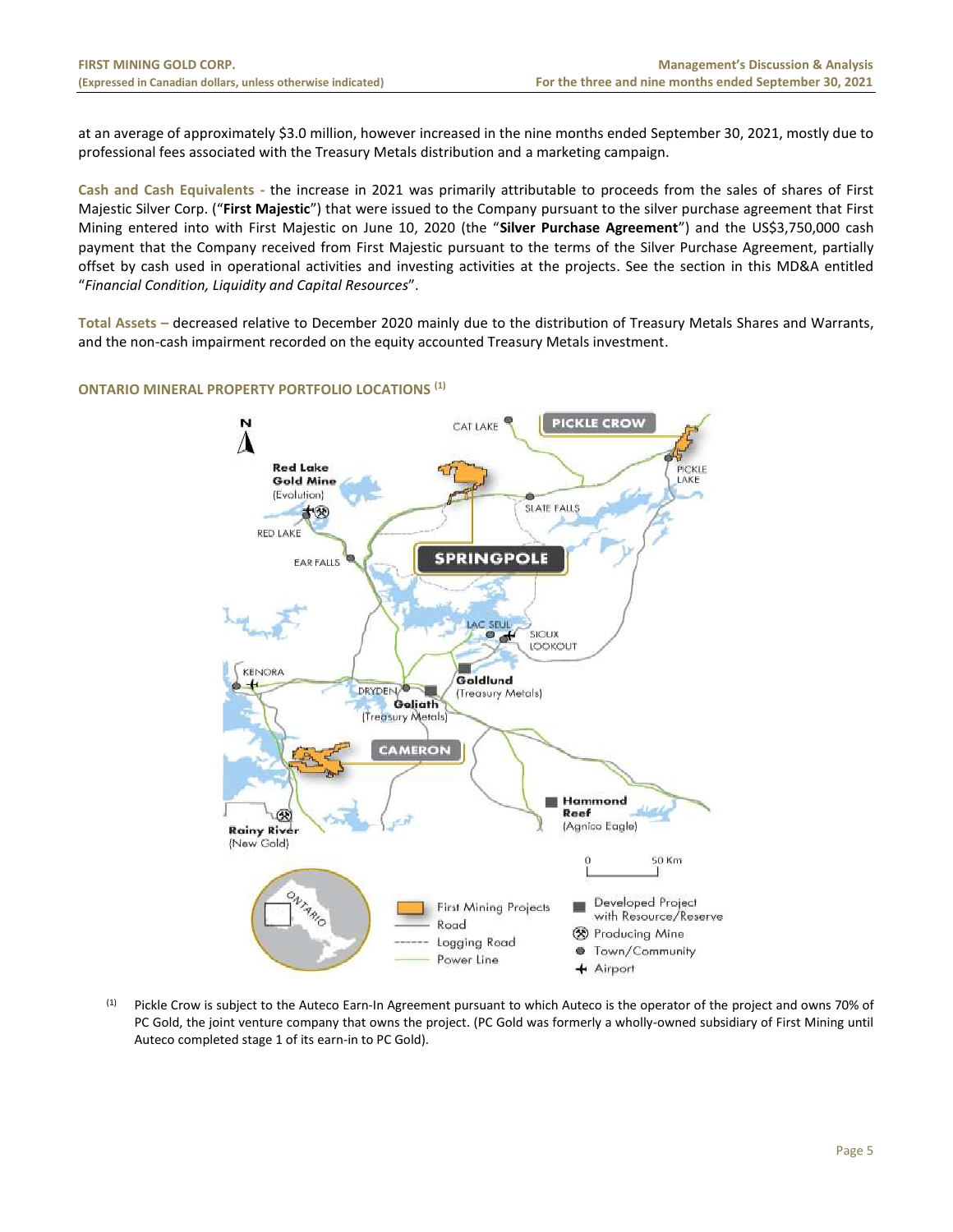# <span id="page-6-0"></span>**MINERAL PROPERTY PORTFOLIO GOLD RESERVES (1)**

The Springpole Gold Project is the only project owned by First Mining that has Mineral Reserves attributed to it. The Mineral Reserves for Springpole are based on the conversion of Indicated Mineral Resources within the current pit design. The Mineral Reserves for the Springpole Gold Project are shown below (for further details, see the technical report entitled "NI 43-101 Technical Report and Pre-Feasibility Study on the Springpole Gold Project, Ontario Canada" dated February 26, 2021, which was prepared by AGP Mining Consultants Inc. ("**AGP**") in accordance with National Instrument 43-101 *Standards of Disclosure for Mineral Projects* ("**NI 43-101**") and is available under First Mining's SEDAR profile at [www.sedar.com\)](http://www.sedar.com/):

| Category | Tonnes (Mt) | Grade<br>Au $(g/t)$ | Grade<br>Ag $(g/t)$ | <b>Contained Metal</b><br>Au (Moz) | <b>Contained Metal</b><br>Ag (Moz) |
|----------|-------------|---------------------|---------------------|------------------------------------|------------------------------------|
| Proven   | 0.0         | 0.0                 | 0.0                 | 0.0                                | 0.0                                |
| Probable | 121.6       | 0.97                | 5.23                | 3.8                                | 20.5                               |
| Total    | 121.6       | 0.97                | 5.23                | 3.8                                | 20.5                               |

#### **Springpole Proven and Probable Reserves**

Notes:

(1) The Mineral Reserve estimate has an effective date of December 30, 2020 and is based on the Mineral Resource estimate that has an effective date of July 30, 2020.

(2) The Mineral Reserve estimate was completed under the supervision of Gordon Zurowski, P.Eng., of AGP, a Qualified Person as defined under NI 43-101.

(3) Mineral Reserves are stated within the final design pit based on a US\$878/oz gold ("**Au**") pit shell with a US\$1,350/oz Au price for revenue.

(4) The equivalent cut-off grade was 0.34 g/t Au for all pit phases.

(5) The mining cost averaged \$2.75/t mined, processing cost averaged \$14.50/t milled, and the G&A cost averaged \$1.06/t milled. The process recovery for gold averaged 88% and the silver recovery was 93%.

(6) The exchange rate assumption applied was \$1.30 equal to US\$1.00.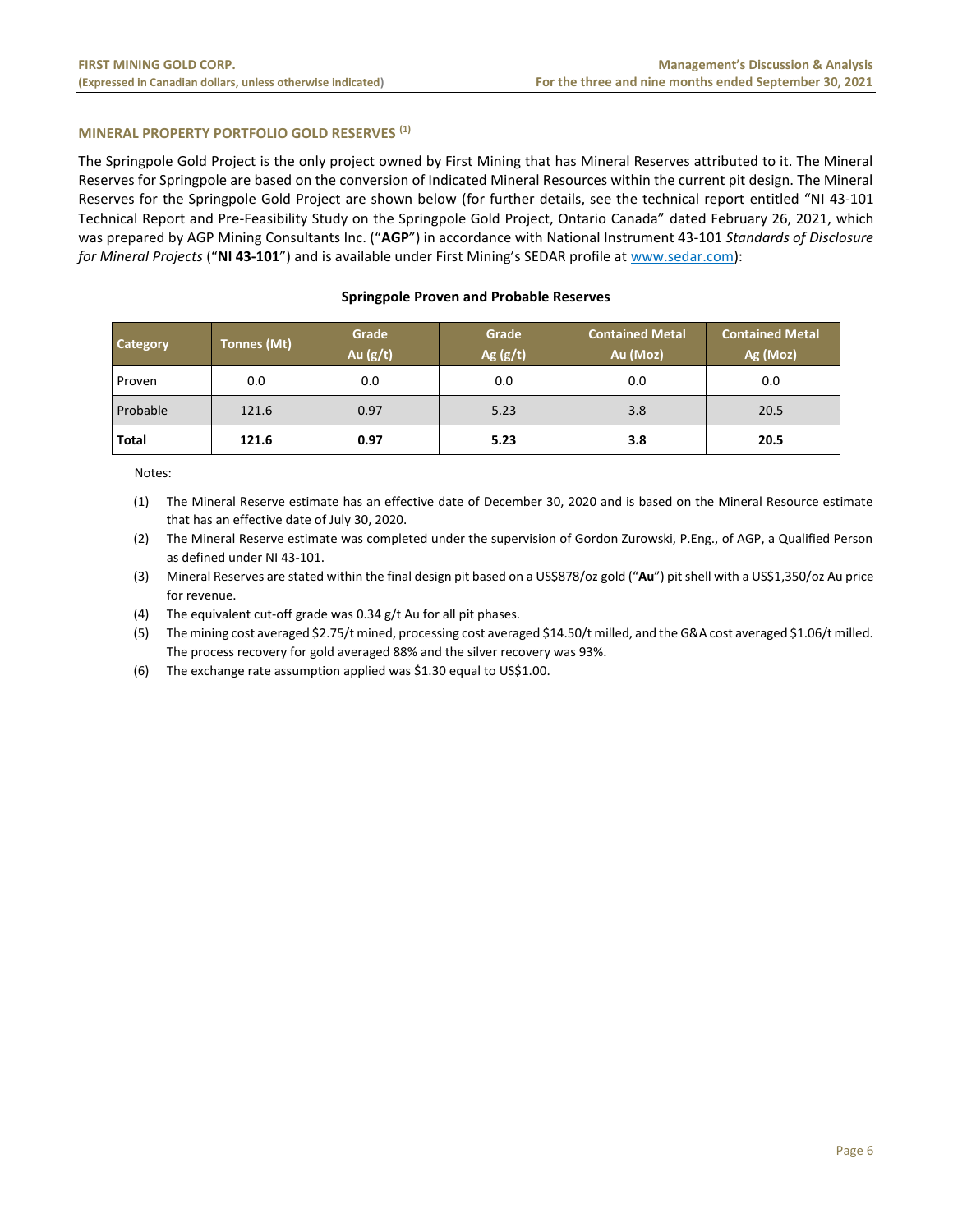# <span id="page-7-0"></span>**MINERAL PROPERTY PORTFOLIO GOLD RESOURCES (1)**

| Project                                | <b>Tonnes</b> | Gold<br><b>Silver</b> |                          | <b>Contained Gold</b> | <b>Contained Silver</b> |
|----------------------------------------|---------------|-----------------------|--------------------------|-----------------------|-------------------------|
|                                        |               | Grade (g/t)           | Grade (g/t)              | <b>Ounces (oz)</b>    | <b>Ounces (oz)</b>      |
| <b>Measured Resources</b>              |               |                       |                          |                       |                         |
| Cameron Gold Project <sup>(2)</sup>    | 3,360,000     | 2.75                  | $\overline{\phantom{a}}$ | 297,000               |                         |
| Duparquet Gold Project <sup>(3)</sup>  | 18,470        | 1.52                  |                          | 901                   |                         |
| <b>Indicated Resources</b>             |               |                       |                          |                       |                         |
| Springpole Gold Project <sup>(4)</sup> | 151,000,000   | 0.94                  | 5.00                     | 4,600,000             | 24,300,000              |
| Hope Brook Gold Project                | 5,500,000     | 4.77                  |                          | 844,000               |                         |
| Cameron Gold Project <sup>(5)</sup>    | 2,170,000     | 2.40                  |                          | 167,000               |                         |
| Duparquet Gold Project <sup>(3)</sup>  | 7,122,070     | 1.73                  | $\overline{\phantom{a}}$ | 396,134               |                         |
| Duquesne Gold Project                  | 1,859,200     | 3.33                  | $\overline{\phantom{a}}$ | 199,161               |                         |
| <b>Inferred Resources</b>              |               |                       |                          |                       |                         |
| Springpole Gold Project <sup>(4)</sup> | 16,000,000    | 0.54                  | 2.80                     | 300,000               | 1,400,000               |
| Hope Brook Gold Project                | 836,000       | 4.11                  |                          | 110,000               |                         |
| Cameron Gold Project <sup>(6)</sup>    | 6,535,000     | 2.54                  | $\overline{\phantom{a}}$ | 533,000               |                         |
| Pickle Crow Gold Project (30%)<br>(7)  | 2,835,600     | 4.10                  |                          | 369,150               |                         |
| Duparquet Gold Project <sup>(3)</sup>  | 4,066,284     | 1.85                  | $\overline{\phantom{a}}$ | 242,312               |                         |
| Duquesne Gold Project                  | 1,563,100     | 5.58                  |                          | 280,643               |                         |
| Pitt Gold Project                      | 1,076,000     | 7.42                  | $\overline{\phantom{a}}$ | 257,000               |                         |
|                                        |               |                       |                          |                       |                         |
| <b>Total Measured Resources</b>        | 3,378,470     | 2.74                  |                          | 297,901               |                         |
| <b>Total Indicated Resources</b>       | 167,651,270   | 1.14                  | 5.00                     | 6,206,295             | 24,300,000              |
| <b>Total Measured and</b>              |               |                       |                          |                       |                         |
| <b>Indicated Resources</b>             | 171,029,740   | 1.18                  | 5.00                     | 6,504,196             | 24,300,000              |
| <b>Total Inferred Resources</b>        | 32,911,984    | 1.96                  | 3.10                     | 2,092,105             | 1,120,000               |

(1) The Mineral Resources set out in this table are based on the technical report for the applicable property, the title and date of which are set out under the applicable property description within the section "*Mineral Property Portfolio Review*" in this MD&A or in the Company's AIF for the year ended December 31, 2020, which is available under the Company's SEDAR profile at www.sedar.com.

(2) Comprised of 2,670,000 tonnes of pit-constrained (0.55 g/t Au cut-off) Measured Mineral Resources at 2.66 g/t Au, and 690,000 tonnes of underground (2.00 g/t Au cut-off) Measured Mineral Resources at 3.09 g/t Au.

(3) The Company owns 100% of the Central Duparquet Property, and a 10% indirect interest in the Duparquet Gold Project. The Measured, Indicated and Inferred Mineral Resources for Duparquet shown in the above table reflect both of these ownership interests.

(4) Springpole Mineral Resources are inclusive of Mineral Reserves. Open pit mineral resources are reported at a cut-off grade of 0.30 g/t Au. Cut-off grades are based on a price of US\$1,550/oz Au and \$20/oz silver ("**Ag**"), and processing recovery of 88% Au and 93% Ag. The estimated Life of Mine ("**LOM**") strip ratio for the resource estimate is 2.36. Silver Mineral Resources shown in separate column with grade representing g/t Ag, and contained ounces representing Ag.

(5) Comprised of 820,000 tonnes of pit-constrained (0.55 g/t Au cut-off) Indicated Mineral Resources at 1.74 g/t Au, and 1,350,000 tonnes of underground (2.00 g/t Au cut-off) Indicated Mineral Resources at 2.08 g/t Au.

- (6) Comprised of 35,000 tonnes of pit-constrained (0.55 g/t Au cut-off) Inferred Mineral Resources at 2.45 g/t Au, and 6,500,000 tonnes of underground (2.00 g/t Au cut-off) Inferred Mineral Resources at 2.54 g/t Au.
- (7) The Pickle Crow Gold Project contains total Inferred Mineral Resources of 9,452,000 tonnes at 4.10 g/t Au, for a total of 1,230,500 ounces Au. This is comprised of 1,887,000 tonnes of pit-constrained (0.50 g/t Au cut-off) Inferred Mineral Resources at 1.30 g/t Au, and 7,565,000 tonnes of underground Inferred Mineral Resources that consist of: (i) a bulk tonnage, long-hole stoping component (2.00 g/t Au cut-off); and (ii) a high-grade cut-and-fill component (2.60 g/t Au cut-off) over a minimum width of 1 metre. First Mining owns 30% of the Pickle Crow Gold Project, and 70% is owned by Auteco Minerals Ltd. The Inferred Mineral Resources for Pickle Crow shown in the above table reflects First Mining's percentage ownership interest in the Pickle Crow Gold Project.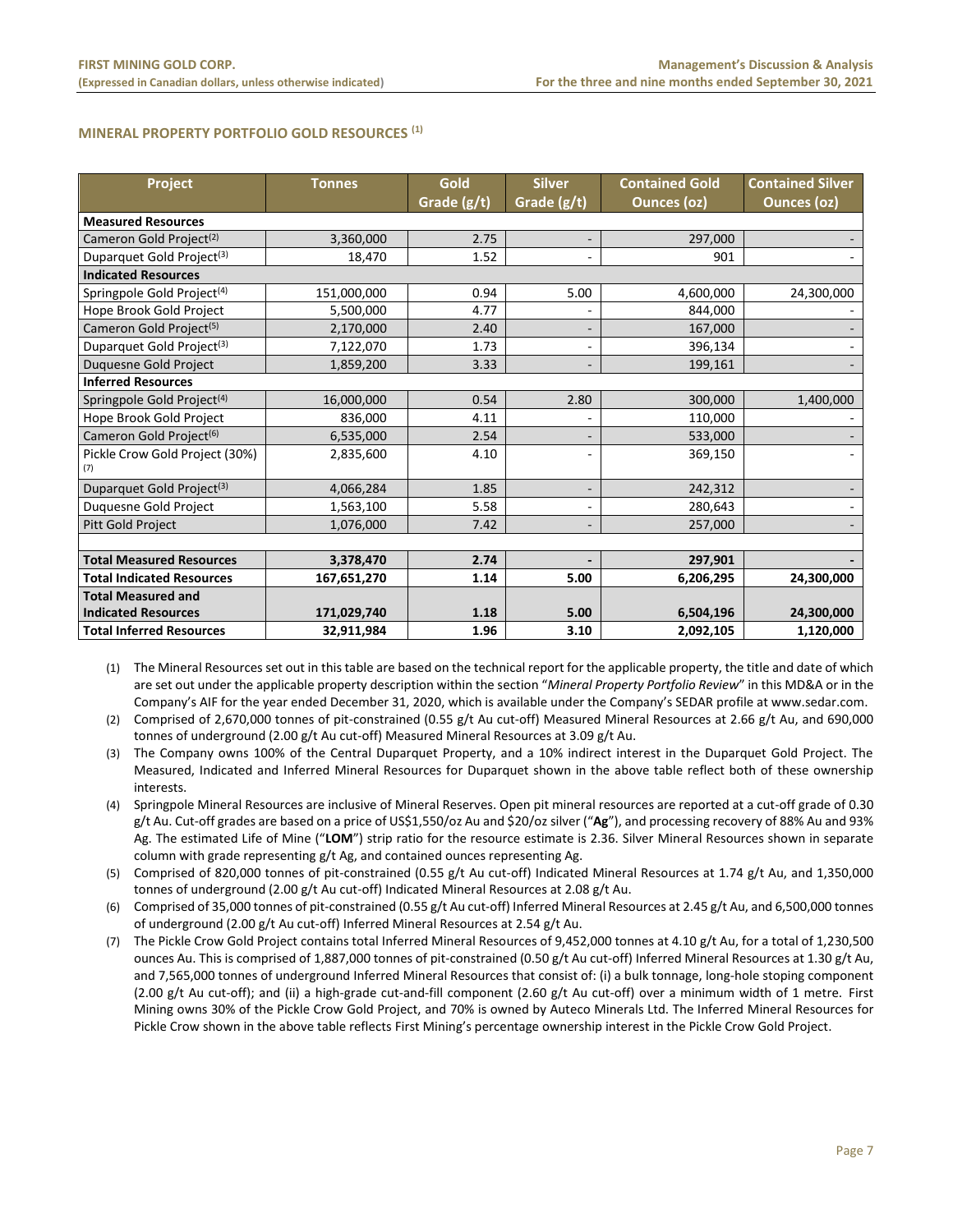#### <span id="page-8-0"></span>**MINERAL PROPERTY PORTFOLIO REVIEW**

First Mining has properties located in Canada and the United States. The following section discusses the Company's priority and other significant projects.

As at September 30, 2021 and December 31, 2020, the Company had capitalized the following acquisition, exploration and evaluation costs to its mineral properties:

|                                                         | (in \$000s) |                   |    |                          |    |       |    |         |    |                |    |                          |    |                      |    |                    |  |                 |  |                       |  |              |
|---------------------------------------------------------|-------------|-------------------|----|--------------------------|----|-------|----|---------|----|----------------|----|--------------------------|----|----------------------|----|--------------------|--|-----------------|--|-----------------------|--|--------------|
|                                                         |             | <b>Springpole</b> |    | Cameron                  |    |       |    |         |    |                |    | Duquesne/<br><b>Pitt</b> |    | Hope<br><b>Brook</b> |    | <b>Pickle Crow</b> |  | <b>Goldlund</b> |  | Others <sup>(1)</sup> |  | <b>Total</b> |
| <b>Balance</b><br>December 31, 2019                     | \$          | 76,775            | \$ | 27,374                   | \$ | 7,217 | \$ | 20,071  | \$ | 19,263         | \$ | 98,894                   | \$ | 3,221                | \$ | 252,815            |  |                 |  |                       |  |              |
| 2020 acquisition<br>and capitalized net<br>expenditures |             | 11,132            |    | 4,501                    |    | 12    |    | 541     |    | 5,723          |    | 1,609                    |    | 114                  |    | 23,632             |  |                 |  |                       |  |              |
| Disposal,<br>impairment or<br>reclassification          |             | ۰                 |    | $\overline{\phantom{a}}$ |    | ۰     |    | ۰       |    | $\sim$         |    | (100, 503)               |    | 3,485                |    | (97, 018)          |  |                 |  |                       |  |              |
| <b>Balance</b><br>December 31, 2020                     | \$          | 87,907            | \$ | 31,875                   | \$ | 7,229 | \$ | 20,612  | \$ | 24,986         | \$ | $\overline{\phantom{a}}$ | \$ | 6,820                | \$ | 179,429            |  |                 |  |                       |  |              |
| 2021 acquisition<br>and capitalized net<br>expenditures |             | 11,966            |    | 343                      |    | 11    |    | 100     |    | 3,273          |    | $\overline{\phantom{a}}$ |    | 1,110                |    | 16,803             |  |                 |  |                       |  |              |
| Disposal,<br>impairment or<br>deconsolidation           |             | ۰                 |    | $\overline{\phantom{a}}$ |    | ٠     |    | (2,685) |    | (28, 259)      |    |                          |    | (215)                |    | (31, 159)          |  |                 |  |                       |  |              |
| <b>Balance</b><br>September 30,<br>2021                 | \$          | 99,873            | \$ | 32,218                   | \$ | 7,240 | \$ | 18,027  | \$ | $\blacksquare$ | \$ | $\overline{\phantom{a}}$ | \$ | 7,715                | \$ | 165,073            |  |                 |  |                       |  |              |

(1) Other mineral properties as at September 30, 2021 and December 31, 2020 include: (i) the mining claims and concessions located in the Township of Duparquet, Quebéc, which are near the Company's Duquesne gold project; (ii) the cash and share payments that the Company has made to date pursuant to (a) the option agreement that the Company entered into with Exiro Minerals Corp. ("**Exiro**") on February 18, 2021 with respect to Exiro's Swain Post property in northwestern Ontario, (b) the earn-in agreement that the Company and its wholly-owned subsidiary Gold Canyon entered into with Whitefish Exploration Inc. ("**Whitefish**") on April 22, 2021 with respect to Whitefish's Swain Lake property in northwestern Ontario., (c) the earn-in agreement that the Company and its wholly-owned subsidiary Gold Canyon entered into with ALX Resources Corp. ("**ALX**") on September 7, 2021 with respect to ALX's Vixen North, Vixen South and Vixen West properties in northwestern Ontario; (iii) a 1.5% NSR Royalty under the terms of an NSR Royalty Agreement dated August 7, 2020 between the Company, Treasury Metals and Goldlund Resources Inc., a whollyowned subsidiary of Treasury Metals, which was reclassified from "Goldlund" to "Others" during the year ended December 31, 2020; and (iv) the cash and share payments that the Company has received to date pursuant to the option agreement that the Company entered into with Momentum Minerals Ltd. ("**Momentum**") with respect to the Company's Turquoise Canyon property in Nevada (Momentum was subsequently acquired by IM Exploration Inc. on July 6, 2021 – IM Exploration Inc. was renamed to Westward Gold Inc. on October 7, 2021).

# **CANADIAN GOLD PROJECTS**

#### **Springpole Gold Project, Ontario**

The Springpole Gold Project covers an area of 41,943 hectares in northwestern Ontario, consisting of 30 patented mining claims, 282 contiguous mining claims and thirteen mining leases. The project is located approximately 110 kilometres ("**km**") northeast of the Municipality of Red Lake in northwestern Ontario and is situated within the Birch-Uchi Greenstone Belt. The large, open pittable resource is supported by significant infrastructure, including a 38-person onsite camp, winter road access, a logging road within 15 km of the camp, and nearby power lines within 40 km. The Springpole Gold Project is located within an area that is covered by Treaty Three and Treaty Nine First Nations Agreements. With approximately 4.6 million ounces of gold, and 24 million ounces of silver, in the Indicated Mineral Resource category, the Springpole Gold Project is one of the largest undeveloped gold projects in Ontario<sup>1</sup>.

During the nine months ended September 30, 2021, the most significant expenditures at the Springpole Gold Project were:

 $^1$  Source: S&P Market Intelligence database as of October 16, 2021. Ranking among undeveloped primary gold resources per jurisdiction.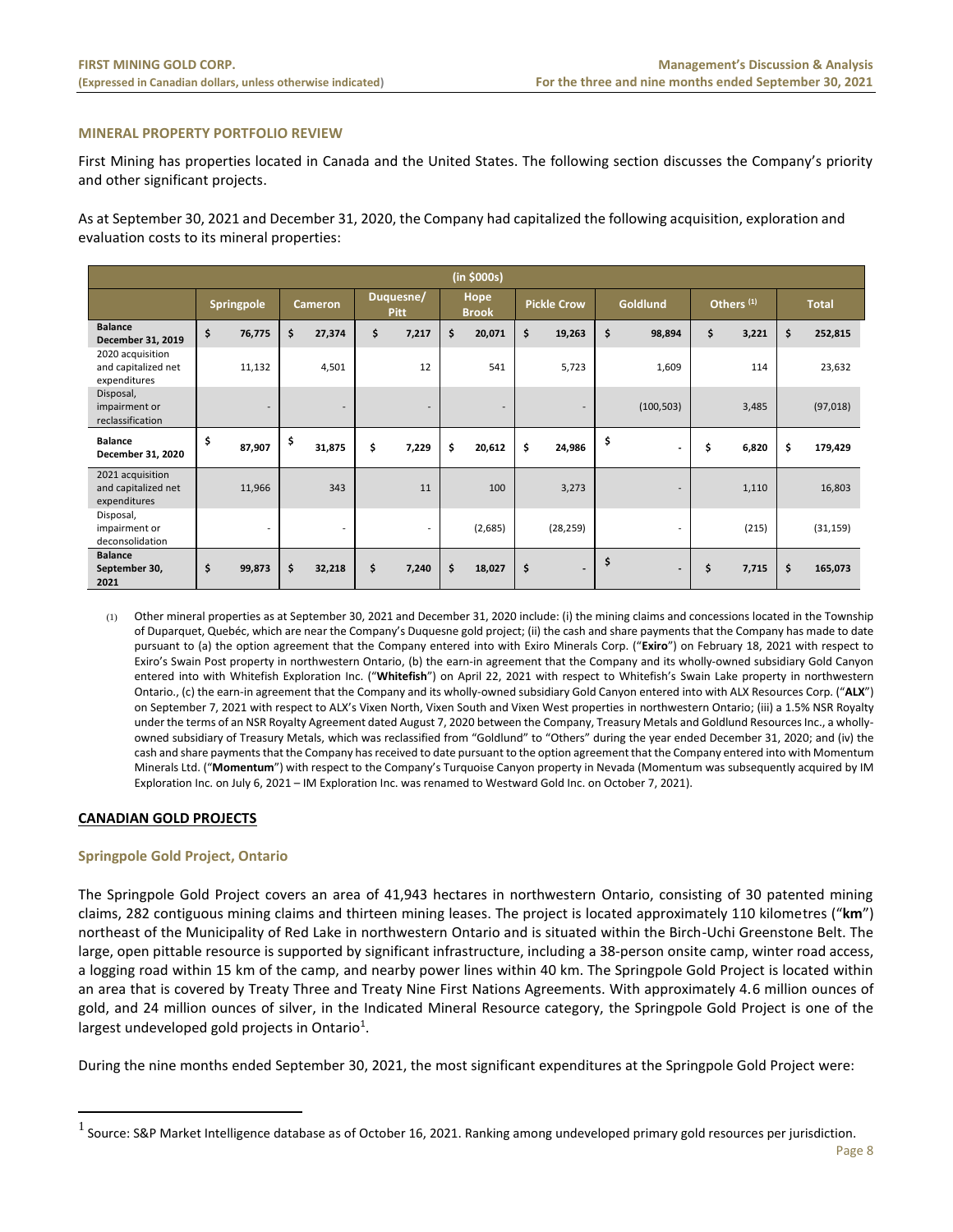- \$3,175,000 in connection with ongoing environmental permitting and community consultations;
- \$2,017,000 in connection with land tenure and advanced royalty acquisitions;
- \$1,732,000 for site employees', contractors' salaries and management salaries allocations;
- \$1,303,000 in connection with the Springpole PFS;
- \$1,126,000 in connection with drilling activities; and
- \$585,000 in connection with fuel charges.

During the nine-months ended September 30, 2021, and up to the date of this MD&A, the most significant operational developments at the Springpole Gold Project were:

# 1. Completion of Pre-Feasibility Study

On January 20, 2021, First Mining announced the results of a positive PFS for the Springpole Gold Project. The PFS evaluates recovery of gold and silver from a 30,000 tonne-per-day ("**tpd**") open pit operation at Springpole, with a process plant that will include crushing, grinding, and flotation, with fine grinding of the flotation concentrate and agitated leaching of both the flotation concentrate and the flotation tails followed by a carbon-in-pulp recovery process to produce doré bars. For full details regarding the PFS for the Springpole Gold Project, see the technical report, entitled "NI 43-101 Technical Report and Pre-Feasibility Study on the Springpole Gold Project, Ontario Canada" dated February 26, 2021, which was prepared by AGP in accordance with NI 43-101 and is available under First Mining's SEDAR profile at [www.sedar.com.](http://www.sedar.com/)

# **PFS Highlights**

- US\$1.5 billion pre-tax NPV5% at US\$1,600 per ounce ("**oz**") Au, increasing to US\$1.9 billion at US\$1,800/oz Au
- US\$995 million post-tax NPV<sub>5%</sub> at US\$1,600/oz Au, increasing to US\$1.3 billion at US\$1,800/oz Au
- 36.4% pre-tax IRR; 29.4% after-tax IRR at US\$1,600/oz Au
- LOM of 11.3 years, with primary mining and processing during the first 9 years and processing lower-grade stockpiles for the balance of the mine life
- After-tax payback of 2.4 years
- Declaration of Mineral Reserves: Proven and Probable Reserves of 3.8 Moz Au, 20.5 Moz Ag (121.6 Mt at 0.97 g/t Au, 5.23 g/t Ag)
- Initial capital costs estimated at US\$718 million, sustaining capital costs estimated at US\$55 million, plus US\$29 million in closure costs
- Average annual payable gold production of 335 koz (Years 1 to 9); 287 koz (LOM)
- Total cash costs of US\$558/oz (Years 1 to 9); and US\$618/oz (LOM)<sup>(1)</sup>
- All-in sustaining costs ("AISC") of US\$577/oz (Years 1 to 9), and AISC US\$645 (LOM)<sup>(2)</sup>

*Note: Base case parameters assume a gold price of US\$1,600/oz and a silver price of US\$20/oz, and an exchange rate (\$ to US\$) of 0.75. All currencies in the PFS are reported in U.S. dollars unless otherwise specified. NPV calculated as of the commencement of construction and excludes all pre-construction costs. (1) Total cash costs consist of mining costs, processing costs, mine-level general and administrative ("G&A") costs, treatment and refining charges and royalties. (2) AISC consists of total cash costs plus sustaining and closure costs.* 

# **Economic Sensitivities**

The economics and cash flows of the Springpole Gold Project are highly sensitive to changes to the gold price.

# **Gold Price (US\$/oz) \$1,400 \$1,600 \$1,800 \$2,000** Pre-Tax NPV5% US\$1.04 billion **US\$1.48 billion** US\$1.92 billion US\$2.36 billion Pre-Tax IRR 28.9% **36.4%** 43.2% 49.5% After-Tax NPV<sub>5%</sub> | US\$690 million | US\$995 million | \$1.30 billion | \$1.60 billion After-Tax IRR 23.3% **29.4%** 35.0% 40.1%

# **Springpole Economic Sensitivity to Gold Price** (base case in bold)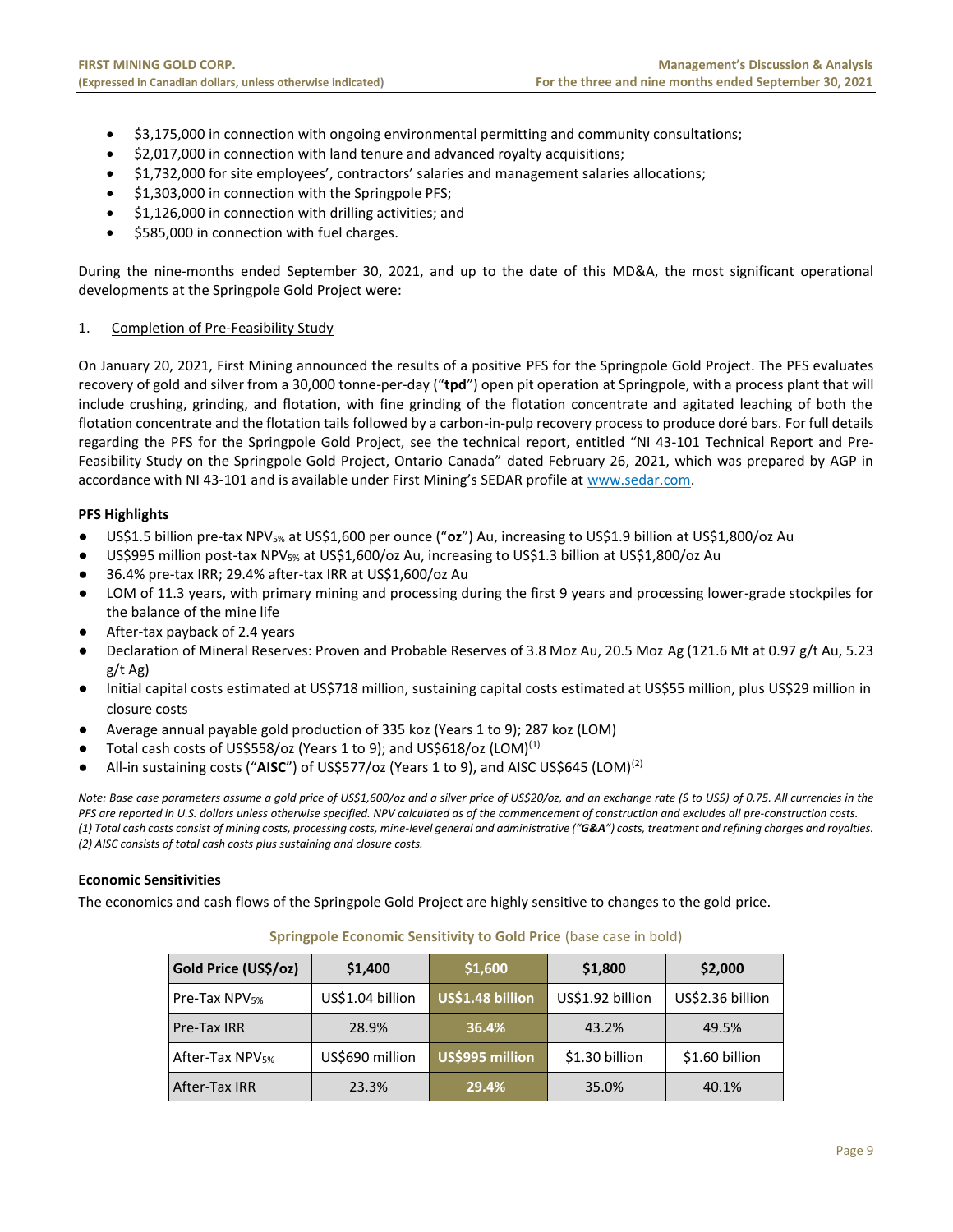| <b>Initial Capital Costs</b> | $+10%$           | US\$718 million  | $-10%$            |  |  |  |
|------------------------------|------------------|------------------|-------------------|--|--|--|
| Pre-Tax NPV <sub>5%</sub>    | US\$1.34 billion | US\$1.48 billion | US\$1.61 billion  |  |  |  |
| Pre-Tax IRR                  | 30.1%            | 36.4%            | 44.1%             |  |  |  |
| After-Tax NPV <sub>5%</sub>  | US\$875 million  | US\$995 million  | US\$1,102 million |  |  |  |
| After-Tax IRR                | 23.8%            | 29.4%            | 36.3%             |  |  |  |

# **Springpole Economic Sensitivity to Initial Capital Costs** (base case in bold)

# **Springpole Economic Sensitivity to Operating Costs** (base case in bold)

| <b>Operating Costs</b>      | $+10%$           | US\$2.21 billion | $-10%$            |  |  |  |
|-----------------------------|------------------|------------------|-------------------|--|--|--|
| Pre-Tax NPV <sub>5%</sub>   | US\$1.33 billion | US\$1.48 billion | US\$1.63 billion  |  |  |  |
| Pre-Tax IRR                 | 34.1%            | 36.4%            | 38.6%             |  |  |  |
| After-Tax NPV <sub>5%</sub> | US\$890 million  | US\$995 million  | US\$1,098 million |  |  |  |
| After-Tax IRR               | 27.6%            | 29.4%            | 31.3%             |  |  |  |

The Mineral Resources defined in the PFS do not reflect the significant opportunities that are available for resource expansion or discovery of additional ore bodies in the Springpole district, and readers are cautioned that Mineral Resources that are not Mineral Reserves do not have demonstrated economic viability. First Mining believes that the Springpole Gold Project has several avenues for resource expansion, both within the existing property footprint and regionally in the under-explored Birch Uchi Greenstone belt. First Mining plans to undertake approximately 10,000 m of diamond drilling at the Springpole Gold Project in 2021 for metallurgy, exploration, condemnation, and geotechnical purposes, and will continue to review other exploration opportunities in the area. As at September 30, 2021, 5,654 m of metallurgical drilling, 3,022 m of geotechnical drilling and 705 m of exploration had been completed, for a total of 9,381 m.

# **Project Enhancement Opportunities**

The PFS identified several opportunities to enhance the economics of the Springpole Gold Project, and they will be investigated as First Mining continues to advance the project. These opportunities include:

- **Existing Resource Upgrades.** Inferred Mineral Resources are contained within the existing pit design, and with additional infill drilling, these resources may potentially support conversion of some or all of this material into Indicated Mineral Resources that could be converted to Probable Mineral Reserves and evaluated in a Feasibility Study ("**FS**").
- **Mine Plan Optimization.** Refined pit optimization parameters could result in better optimized open pit limits which could reduce the overall strip ratio.
- **Process Optimization.** Continued efforts to investigate opportunities to improve the metal recoveries through further metallurgical testing and refining milling processes, as well as other process optimizations.
- Further Geotechnical Studies. A better hydrogeological and geotechnical understanding may increase pit slope angles, potentially reducing costs associated with mining waste material.
- **Additional Mineralization.** There are geophysical and geological targets in the area around the current resource, where additional drilling has the potential to identify additional mineralization that could support Mineral Resource estimation with upside potential for the LOM.

# 2. Silver Stream transaction with First Majestic Silver Corp.

On June 10, 2020, First Mining entered into the Silver Purchase Agreement with First Majestic pursuant to which First Majestic agreed to pay First Mining total consideration of US\$22.5 million (the "**Advance Payment**") in three tranches for the right to purchase 50% of the payable silver produced from the Springpole Gold Project for the life of the project (the "**Silver Stream**"). The transaction closed on July 2, 2020, and under the terms of the transaction: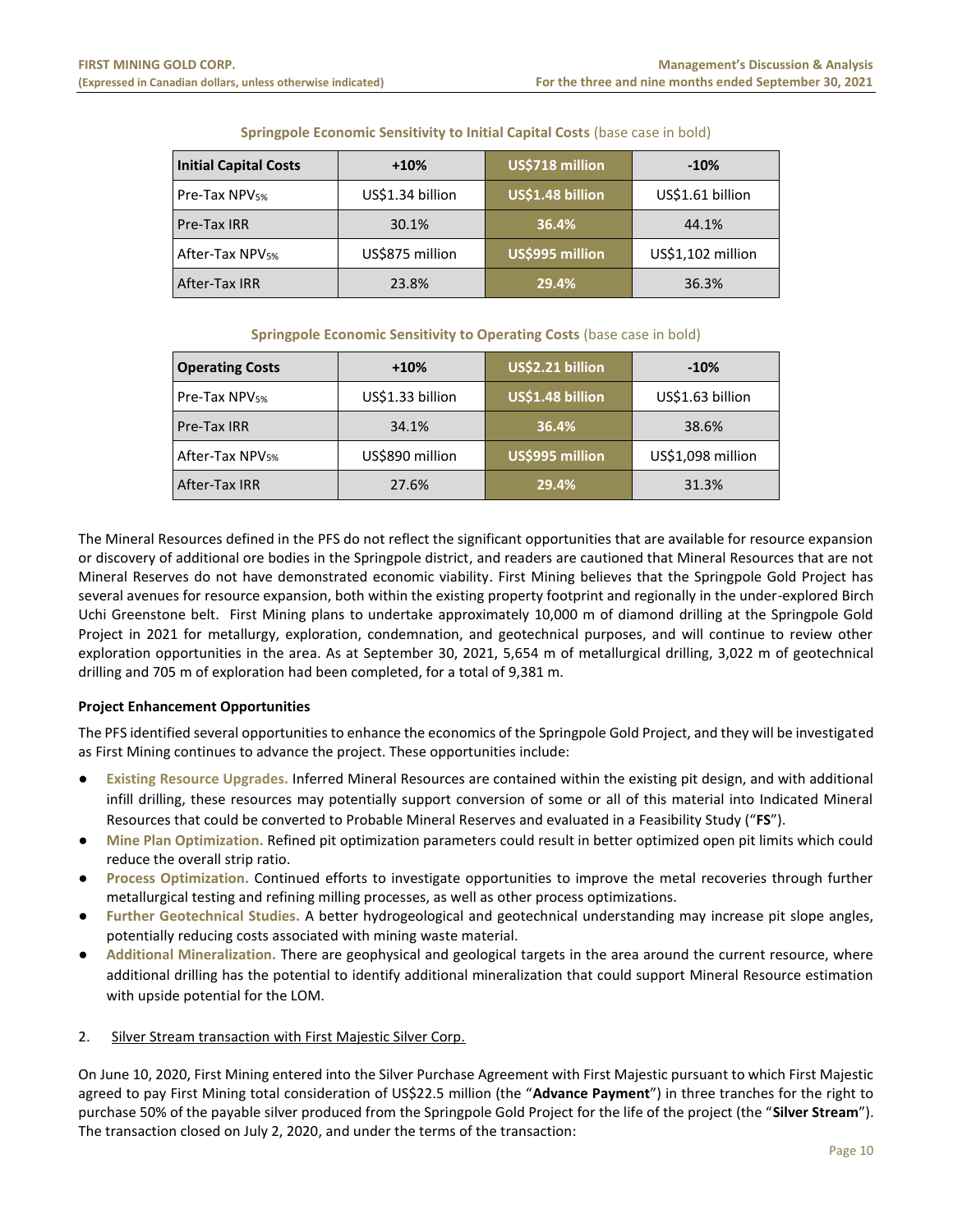- US\$10 million was paid by First Majestic on closing the transaction, with US\$2.5 million paid in cash and the remaining US\$7.5 million was satisfied by the issuance to First Mining of 805,698 common shares of First Majestic (the "**First Majestic Shares**");
- US\$7.5 million was paid by First Majestic upon First Mining publicly announcing the completion of a positive PFS for the Springpole Gold Project, with US\$3.75 million paid in cash and the remaining US\$3.75 million was satisfied by the issuance to First Mining of 287,300 First Majestic Shares (the number of First Majestic shares issued was based on the 20-day volume-weighted average trading price ("**VWAP**") of the First Majestic Shares on the TSX at the time); and
- US\$5 million is payable by First Majestic upon First Mining receiving approval of a federal or provincial Environmental Assessment ("**EA**") for the Springpole Gold Project, with US\$2.5 million payable in cash and US\$2.5 million payable in First Majestic Shares (based on 20-day VWAP of the First Majestic Shares on the TSX at the time).

In addition, upon closing the transaction on July 2, 2020, First Mining issued 30 million common share purchase warrants ("**First Mining Warrants**") to First Majestic pursuant to the terms of the Silver Purchase Agreement. Each First Mining Warrant entitles First Majestic to purchase one First Mining Share at an exercise price of \$0.40 for a period of five years. As a result of the Treasury Metals distribution that was completed on July 15, 2021, pursuant to the adjustment provisions of the First Mining Warrants, the exercise price of these warrants was reduced, and the number of these warrants was increased.

In the event of default, First Majestic may terminate the Silver Purchase Agreement and the Advance Payment received by First Mining at that time would become repayable. The Silver Stream has an initial term of 40 years from July 2, 2020. The term is automatically extended by successive 10-year periods as long as the life of mine continues for the Springpole Gold Project.

Upon receipt of its share of silver production, First Majestic will make cash payments to First Mining for each ounce of silver paid to First Majestic under the Silver Purchase Agreement equal to 33% of the lesser of the average spot price of silver for the applicable calendar quarter, and the spot price of silver at the time of delivery, subject to a price cap of US\$7.50 per ounce of silver (the "**Price Cap**"). The Price Cap is subject to annual inflation escalation of 2%, commencing at the start of the third year of production. First Mining has the right to repurchase 50% of the Silver Stream for US\$22.5 million at any time prior to the commencement of production at Springpole.

The proceeds received by First Mining will primarily be used to advance the Springpole Gold Project through the PFS/FS process and will also be used to advance the project through the federal and provincial EA processes.

# 3. Environmental Permitting and Baseline Data

First Mining continues to advance the Springpole Gold Project through the federal and provincial EA 2021 that bolsters the environmental data set that is being used for the preparation of a draft Environmental Assessment for consultation in 2022. The supplemental environmental field work program was designed and implemented by Wood plc. Wood plc has successfully undertaken several mining environmental assessments in Ontario. First Mining also consolidated the various technical scopes required for the environmental assessment under the expertise of Wood plc. First Mining has successfully advanced the development of the Terms of Reference for the provincial environmental assessment.

The final Terms of Reference was submitted to the Ministry of Environment, Conservation and Parks in April 2021 following a comprehensive consultation process with local Indigenous communities and government agencies. Approval of the Terms of Reference is expected in November 2021. Following approval of the Terms of Reference First Mining will complete and submit a coordinated draft environmental assessment ("EA") document to the federal and provincial regulators.

Consultation on the draft EA with Indigenous communities, agencies and stakeholders will take place throughout 2022, with submission of a final EA expected to occur in 2023.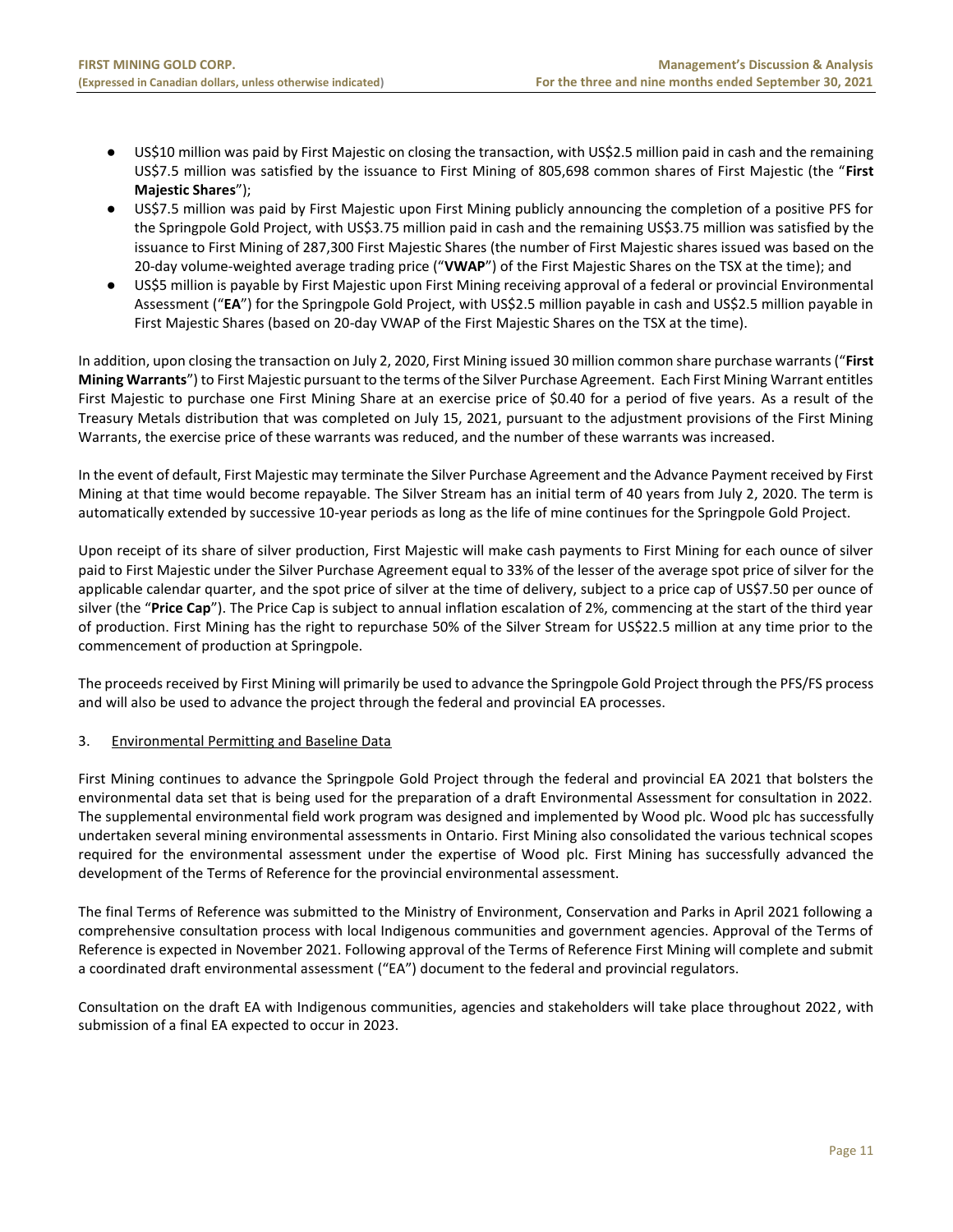The Springpole permitting timeline is as follows:



Community consultation and engagement with local Indigenous communities and other stakeholders is important to First Mining and will continue throughout the EA process. To date First Mining has signed consultation agreements with Mishkeegogamang First Nation and Métis Nation of Ontario, and has established a formal Environment Committee with Cat Lake First Nation, Slate Falls First Nation and Lac Seul First Nation which has been tasked with the review of EA documents for those three communities. All EA-related materials are publicly available through First Mining's website.

# 4. Regional land acquisitions – Birch-Uchi Greenstone Belt

On February 18, 2021, the Company entered into a three-year option agreement pursuant to which First Mining may earn a 100% interest in Exiro's Swain Post property located in northwestern Ontario through future cash and share payments of approximately \$250,000 to Exiro during the term of the option, and by completing all assessment work requirements on the property during the option term. The Swain Post property comprises 237 single cell mining claims covering nearly 5,000 hectares. It is located approximately 5 km west of First Mining's western-most property boundary at Springpole.

On April 29, 2021, the Company and its wholly-owned subsidiary, Gold Canyon, entered into an earn-in agreement with Whitefish which gives First Mining the right to earn, through Gold Canyon, an initial 70% interest in the Swain Lake property by making cash payments totaling \$200,000 and share payments totaling \$425,000, and by incurring at least \$500,000 worth of expenditures on the Swain Lake property during the first 3 years of the earn-in term. Upon completing the first stage of the earn-in, First Mining will hold, through Gold Canyon, a 70% interest in the Swain Lake property and will have an additional period of 2 years within which to acquire the remaining 30% of the property by paying \$1 million in cash to Whitefish and by issuing \$1 million worth of First Mining Shares to Whitefish. If the second stage of the earn-in is not completed, Whitefish and Gold Canyon will enter into a joint venture agreement with respect to the Swain Lake property.

The Swain Lake property comprises 82 single cell mining claims covering 1,640 hectares. It is located approximately 2 km from First Mining's western-most property boundary at Springpole and immediately to the east of the Swain Post property.

On September 7, 2021, the Company and its wholly-owned subsidiary, Gold Canyon, entered into an earn-in agreement with ALX which gives First Mining the right to earn, through Gold Canyon, an initial 70% interest in ALX's Vixen North, Vixen South and Vixen West properties in northwestern Ontario (collectively, the "**Vixen Properties**") by making cash payments totaling \$550,000 and share payments totaling \$400,000, and by incurring at least \$500,000 worth of expenditures on the Vixen Properties during the first 3 years of the earn-in term. Upon completing the first stage of the earn-in, First Mining will hold, through Gold Canyon, a 70% interest in the Vixen Properties and will have an additional period of 2 years within which to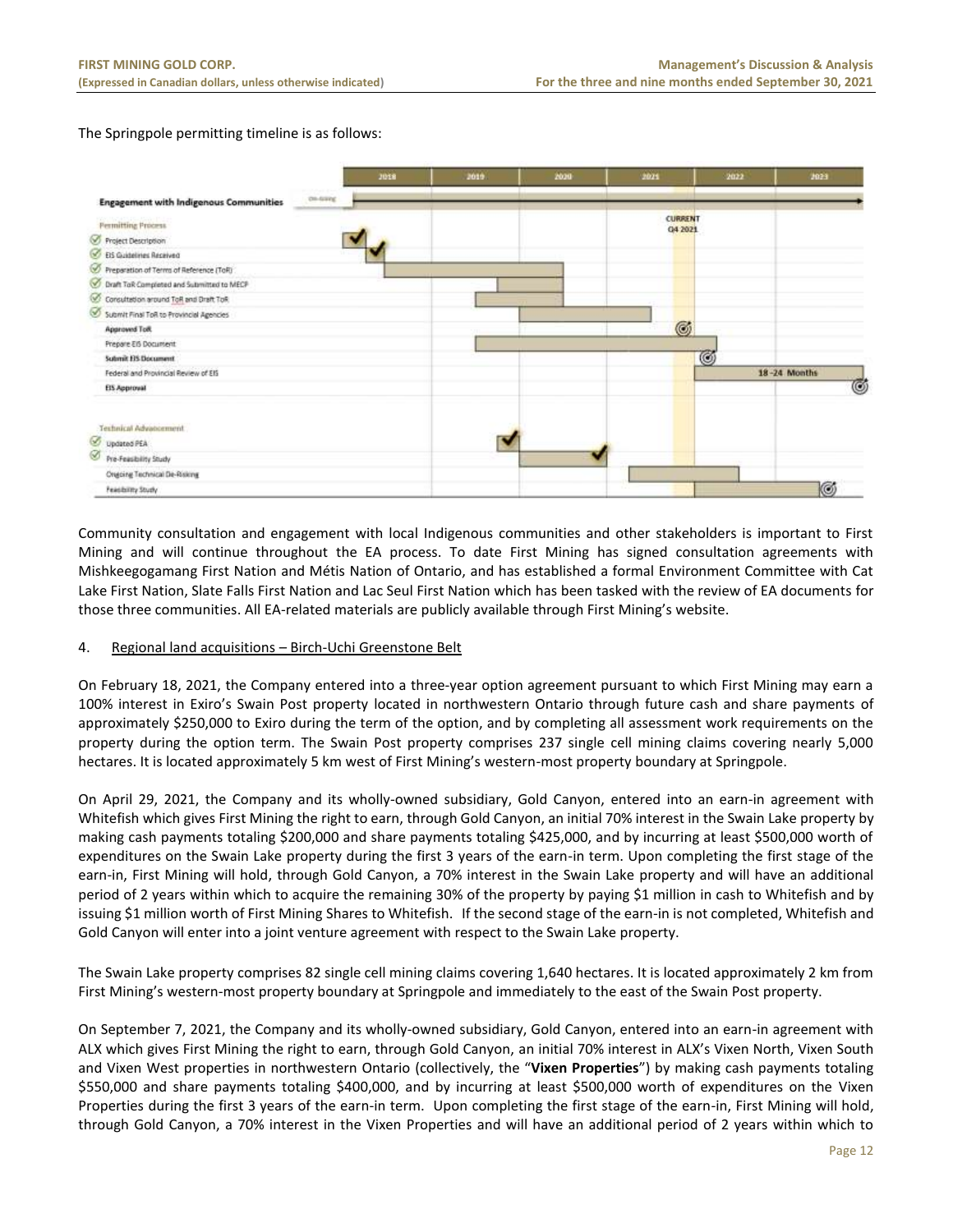acquire the remaining 30% of the properties by paying \$500,000 in cash to ALX and by issuing \$500,000 worth of First Mining Shares to ALX. If the second stage of the earn-in is not completed, ALX and Gold Canyon will enter into a joint venture agreement with respect to the Vixen Properties.

Subsequent to the end of the quarter, on October 4, 2021, the Company announced it had entered into an earn-in agreement with Pelangio Exploration Inc. ("**Pelangio**") which gives First Mining the right to earn, through Gold Canyon, up to an 80% interest in Pelangio's Birch Lake and Birch Lake West properties (collectively, the "**Birch Lake Properties**") over the course of two stages and a period of six years. Initially, First Mining (through Gold Canyon), may earn a 51% interest in the Birch Lake Properties by making cash payments totaling \$350,000 and share payments totaling 1,300,000 and by incurring at least \$1,750,000 worth of expenditures on the Birch Lake Properties during the first 4 years of the earn-in term. Upon completing the first stage of the earn-in, First Mining will have an additional period of 2 years within which to acquire a further 29% interest in the Birch Lake Properties by paying \$400,000 to Pelangio in cash or First Mining Shares (at First Mining's sole discretion) and by incurring an additional \$1,750,000 worth of expenditures on the Birch Lake Properties. Upon completing the second earnin stage, First Mining will hold a 80% interest in the Birch Lake Properties, and Gold Canyon and Pelangio will enter into a joint venture agreement with respect to the properties (if First Mining notifies Pelangio at any time after exercising the first earn-in that it will not complete the second earn-in stage, the joint venture will be formed as of the date of such notice, and First Mining will hold, through Gold Canyon, a 51% interest in the Birch Lake Properties).

The Birch Lake Properties include the High Grade Island Prospect, which is located to the northeast of First Mining's Springpole Gold Project. The Birch Lake Properties cover approximately 3,700 hectares.

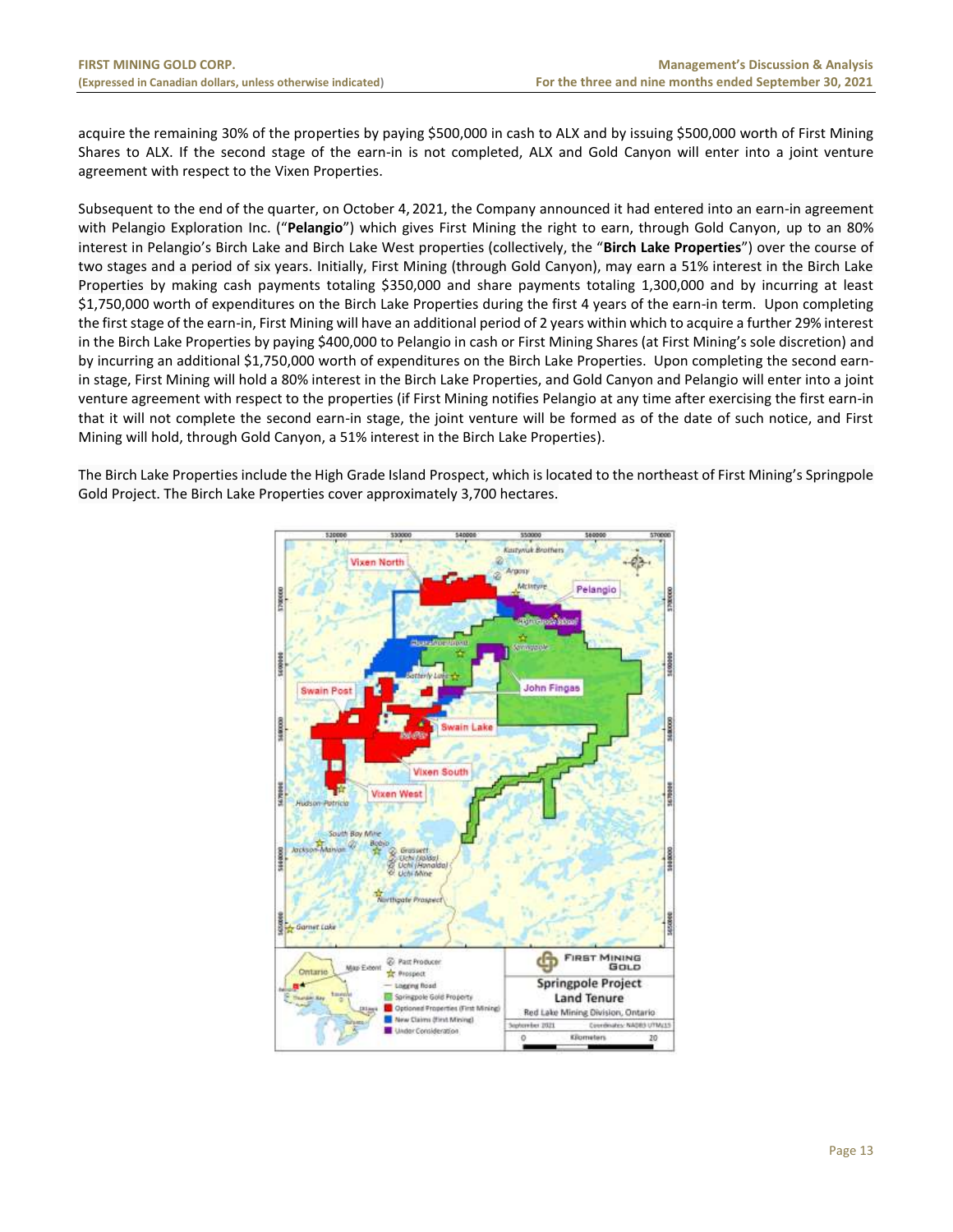# **Cameron Gold Project, Ontario**

The Cameron Gold Project covers an area of 49,574 hectares in northern Ontario and comprises 24 patented claims, 1,790 mining claims, 4 mining leases, and 7 Licenses of Occupation. The Cameron Gold Project deposit is a greenstone‐hosted gold deposit and the mineralization is mainly hosted in mafic volcanic rocks within a northwest trending shear zone (Cameron Lake Shear Zone) which dips steeply to the northeast. A technical report for the Cameron Gold Project titled "Technical Report on the Cameron Gold Deposit, Ontario, Canada" and dated January 17, 2017, was prepared by Optiro Pty Limited in accordance with NI 43-101 and is available under the Company's SEDAR profile at [www.sedar.com.](http://www.sedar.com/) There is year-round road access to the property from the nearby highway and power lines within 20 km.

During the nine months ended September 30, 2021, the most significant expenditures at the Cameron Gold Project were:

- \$88,000 for site employees' salaries and management salary allocations;
- \$56,000 in connection with exploration and technical consulting; and
- \$32,000 for provincial and municipal taxes.

On December 3, 2020, the Company entered into an asset purchase agreement with Metalore to acquire its East Cedartree claims. The transaction closed on December 9, 2020. Under the terms of the transaction, First Mining paid Metalore \$3 million in cash and issued 3 million First Mining Shares to Metalore. The East Cedartree claims contain an existing Mineral Resource estimate that was prepared in accordance with NI 43-101 and encompass a highly favourable geological setting for new gold discoveries in close proximity to the existing deposits at the Company's Cameron and West Cedartree properties. The acquisition of the East Cedartree claims consolidates First Mining's land holdings at Cameron into a single contiguous block and adds a further 3,200 hectares to the 49,574 hectares that First Mining already holds in the district. As a result of the acquisition of the East Cedartree claims, the Cameron Gold Project now covers an area of 52,774 hectares and comprises 24 patented claims, 2,002 mining claims, 4 mining leases, and 7 Licenses of Occupation.

Following First Mining's recent hire of a Vice President, Exploration, the Company's plans at Cameron are to undertake an approximate 4,000 metre drill program at the project in 2022 in order to extent extend our local understanding of the local geology and identify new drill targets on the project and, in particular at the East Cedartree claims, which the Company acquired at the end of 2020. In addition, the Company will continue local community consultations and ongoing environmental permitting activities with respect to Cameron.

# **Pickle Crow Gold Project, Ontario**

The Pickle Crow Gold Project covers an area of 19,033 hectares and comprises 104 patented claims and 932 mining claims. The area is located in northwestern Ontario and is covered by the Treaty Nine First Nations Agreement. A technical report for the Pickle Crow Gold Project titled "An Updated Mineral Resource Estimate for the Pickle Crow Property, Patricia Mining Division, Northwestern Ontario, Canada" and dated June 15, 2018, was prepared by Micon International Limited in accordance with NI 43-101 and is available under the Company's SEDAR profile at [www.sedar.com.](http://www.sedar.com/) Extensive infrastructure in place or proximal to the Pickle Crow Gold Project includes a 200 tpd gravity mill on site, generators and fuel storage and gravel road access to the property, and the property is within 10 km of a regional airport at Pickle Lake. The Pickle Crow Gold Project was a former highgrade operating mine until the late 1960s.

# Earn-In Agreement with Auteco Minerals

On March 12, 2020, the Company and Auteco executed the Auteco Earn-In Agreement, pursuant to which Auteco, through one of its subsidiaries, can earn an 80% interest in PC Gold, First Mining's then wholly-owned subsidiary that owns Pickle Crow, through a two-stage earn-in over five years by incurring a total of \$10,000,000 million in qualifying expenditures, issuing up to 125 million shares of Auteco to First Mining and making \$4,100,000 in cash payments to First Mining. First Mining will retain a 2.0% NSR royalty on Pickle Crow (the "**Pickle Crow NSR**"), of which 1.0% can be bought back by Auteco for US\$2,500,000. A more detailed summary of the earn-in arrangement is set out in the news release dated March 12, 2020.

During the year ended December 31, 2020, the Company received the scheduled cash consideration of \$100,000 and 25,000,000 shares of Auteco with a fair value on receipt of \$740,000 under the terms of the Auteco Earn-in Agreement. In the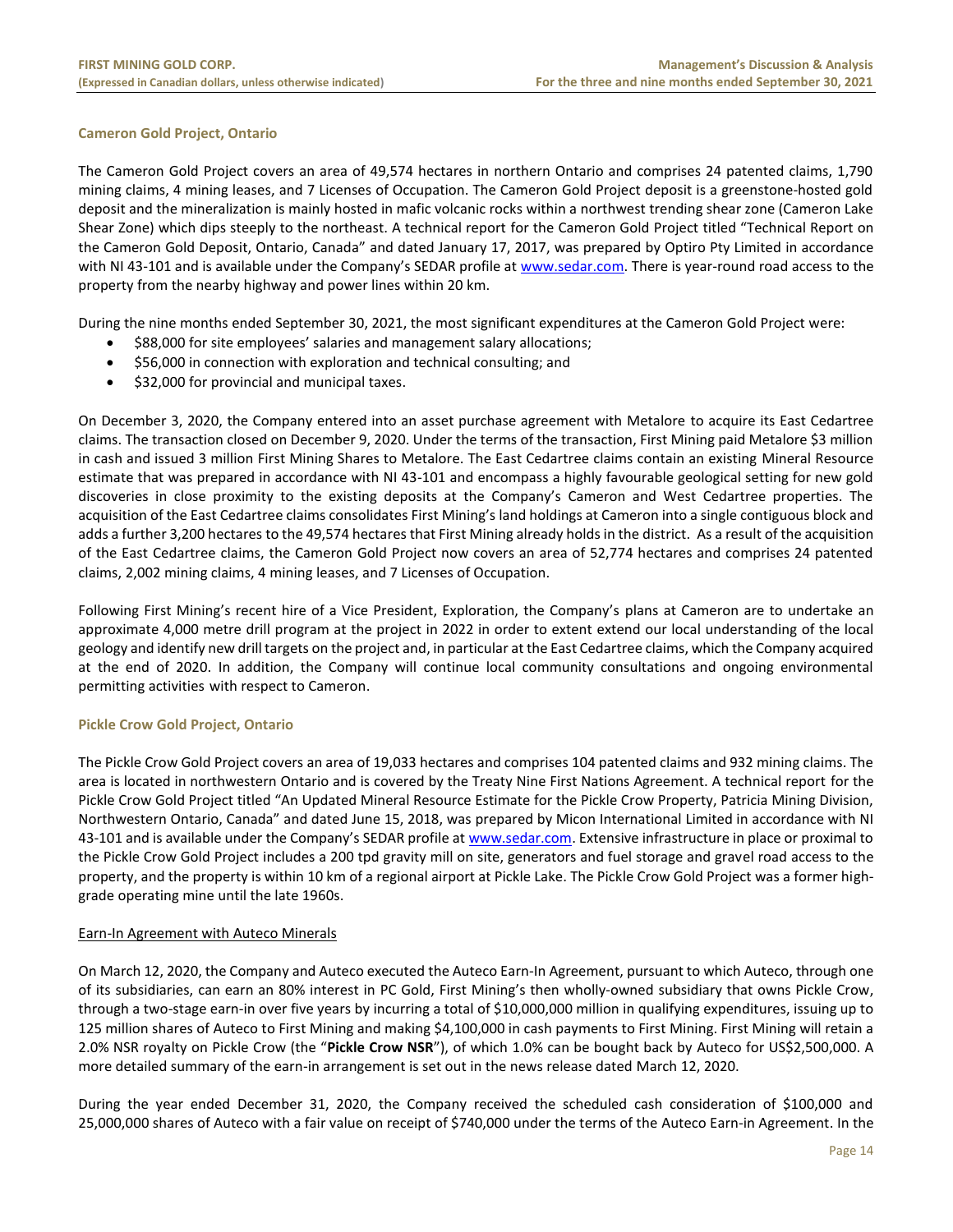three-months ended March 31, 2021, Auteco confirmed to the Company that it had completed the Stage 1 earn-in exploration expenditure requirement of \$5,000,000. Auteco held a meeting of its shareholders in May 2021 to approve the issuance of 100,000,000 Auteco shares to First Mining, and having obtained shareholder approval and listing approval from the Australian Securities Exchange (the "**ASX**"), Auteco issued the 100,000,000 Auteco shares to First Mining on June 9, 2021. As a result, Auteco earned, through a subsidiary, an initial 51% interest in PC Gold, First Mining's previously wholly-owned subsidiary, and First Mining and the Auteco subsidiary executed the Auteco JV Agreement in respect of PC Gold. On August 30, 2021, the Company announced that Auteco had completed the Stage two requirements of the earn-in by paying \$1,000,000 in cash to First Mining and incurring \$5,000,000 in exploration expenditures, and as a result Auteco, through its subsidiary, had increased its ownership interest in PC Gold to 70%, and the parties entered into a royalty agreement with respect to the Pickle Crow NSR.

Auteco has an option to acquire an additional 10% equity interest in PC Gold (the "Buy-In Right"), exercisable any time following completion of the Stage 2 earn-In, by paying First Mining \$3,000,000 in cash. First Mining's then remaining residual 20% interest in PC Gold (and thereby, Pickle Crow) would be carried until a construction decision in respect of Pickle Crow, which is to be made after a final feasibility study and following Auteco having arranged sufficient financing to achieve commercial production. If Auteco should fail to meet such requirements within the applicable time periods, the Auteco Earn-In Agreement will terminate and Auteco will be entitled to retain any interest which it has earned-in to prior to the date of termination.

Following the completion of the Stage 1 earn-in by Auteco, First Mining's percentage ownership of the subsidiary PC Gold was diluted from 100% to 49%, which resulted in a loss of control and a deconsolidation of PC Gold from First Mining's financial statements. First Mining has determined that its investment in the common shares of PC Gold gives it significant influence over PC Gold, resulting in PC Gold being recorded on First Mining's financial statements using the equity method of accounting as an investment in associate. The initial recognition of the investment in associate was accounted for at a fair value using a peer group analysis of comparable \$/oz prices of the Pickle Crow Gold Project. The gain/loss on deconsolidation was calculated as a result of derecognizing the net assets of PC Gold and recognizing the fair value of the investment in associate net of the Buy-In Right held by Auteco. The investment in associate was assessed for impairment indicators relating to the underlying assets of PC Gold in accordance with IAS 36 and IFRS 6.

At the time of deconsolidation of PC Gold in Q2 2021, management estimated a fair value for the Stage 2 and final Auteco earn in options of \$17,306,000 based on the portion of the fair value of the PC Gold investment that the Company would be required divest net of any future proceeds from Auteco. Following completion of the Stage 2 earn-in in Q3 2021 the Stage 2 option liability of \$12,959,000 was settled and the Company delivered the additional 19% interest in PC Gold to Auteco from the Option – PC Gold balance which represented the fair value loss on the reduced 30% PC Gold ownership. A corresponding reduction in the equity accounted investment in PC Gold was also recorded as a result of this dilution. The \$4,347,000 balance as at September 30, 2021 represents the additional net dilution which would result from Auteco completing its additional 10% equity interest. Following receipt of \$3,000,000 under this option First Mining's ownership would reduce to 20%.

On February 28, 2019, PC Gold received a letter from the Acting Director, Mine Rehabilitation, at the Ontario Ministry of Energy, Northern Development and Mines ("**MENDM**"), which required the Company to submit a schedule for the development of a closure plan amendment for the Pickle Crow Gold Project. The Company complied with the requirement and submitted the schedule for the development of a closure plan amendment on March 29, 2019. The submission of a closure plan amendment complete with cost estimates was initially due on November 1, 2019. PC Gold has been granted an extension and is working with the Ministry towards the filing of the closure plan in 2021. PC Gold has engaged consultants to assist with developing this plan. With a shareholder's agreement now in place with respect to PC Gold, the Company and Auteco will be responsible for their pro rata share of any bond requirements for the mine closure plan for the Pickle Crow Gold Project.

# **Hope Brook Gold Project, Newfoundland**

The Hope Brook Gold Project covers an area of 26,650 hectares in Newfoundland, including six mineral licenses, with a deposit hosted by pyritic silicified zones occurring within a deformed, strike-extensive advanced argillic alteration zone. A technical report for the Hope Brook Gold Project titled "2015 Mineral Resource Estimate Technical Report for the Hope Brook Gold Project, Newfoundland and Labrador, Canada" and dated November 20, 2015, was prepared by Mercator Geological Services Limited in accordance with NI 43-101 and is available under the Company's SEDAR profile at www.sedar.com.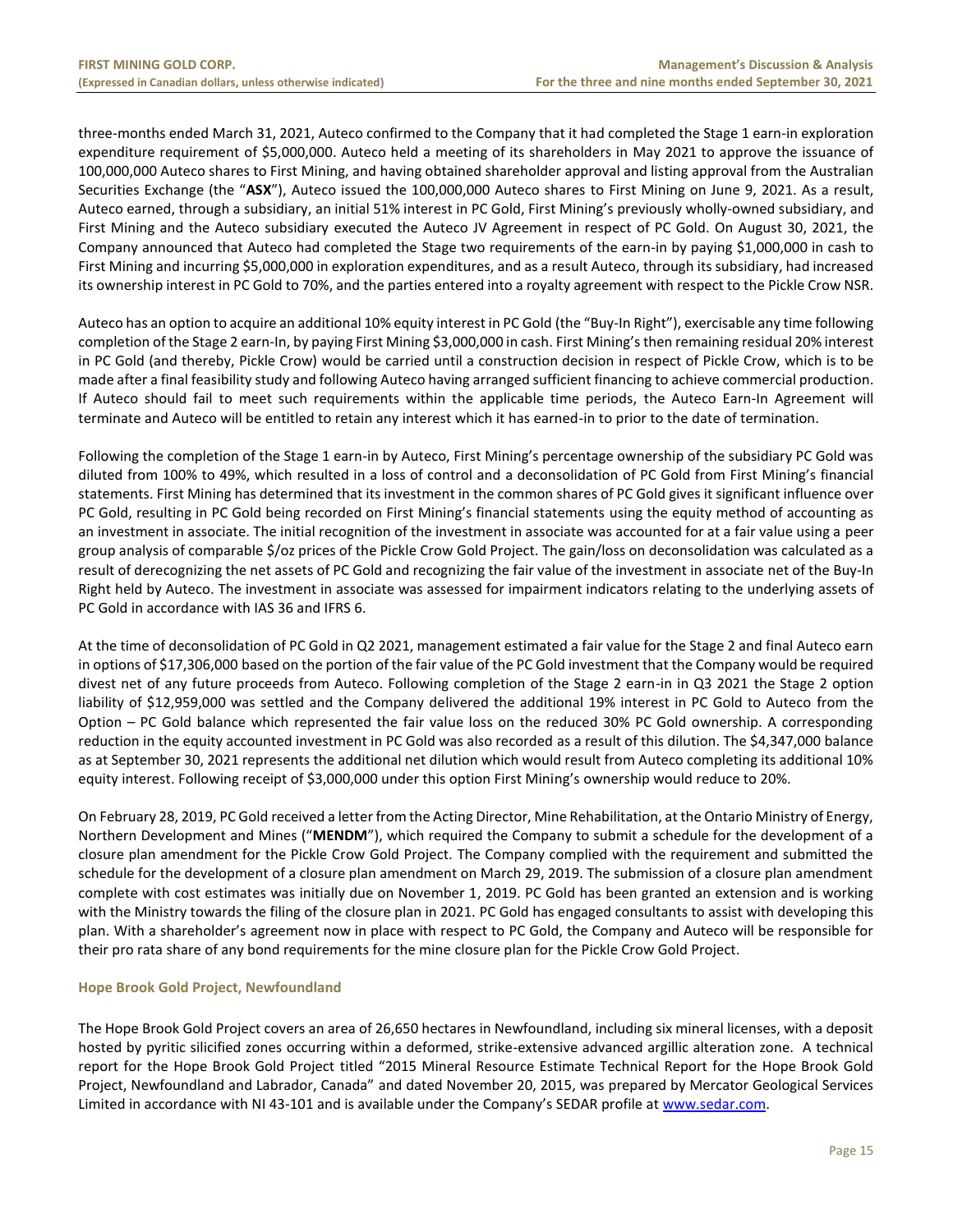The resource covers 1.5 km of an 8 km mineralized structure. Substantial infrastructure at the property includes a ramp to 350 metres ("**m**") below surface with vent raise, line-power to site, commercial barge and landing craft ramp, air strip, and a strong local labour force. The Hope Brook Gold Project was a former operating gold mine that produced 752,163 oz Au from 1987 to 1997.

# Earn-In Agreement with Big Ridge Gold

On April 6, 2021, First Mining announced that it had entered into the Big Ridge Earn-In Agreement pursuant to which Big Ridge may earn up to an 80% interest in Hope Brook.

Pursuant to the agreement, Big Ridge can earn an 80% interest in Hope Brook through a two-stage earn-in over five years by incurring a total of \$20 million in qualifying expenditures, issuing up to 36,500,000 shares of Big Ridge to First Mining and making a \$500,000 cash payment to First Mining. First Mining will retain a 1.5% NSR royalty on Hope Brook, of which 0.5% can be bought back by Big Ridge for \$2 million. First Mining will also have the right to nominate one member to the Board of Directors of Big Ridge (the "**Big Ridge Board**") on closing, and thereafter, First Mining will be entitled to have one of its nominees on the Big Ridge Board for so long as First Mining owns at least 10% of the issued and outstanding shares of Big Ridge.

In the period ended September 30, 2021, the Company received \$500,000 and 11,500,000 shares of Big Ridge upon closing the transaction, which were credited against the Hope Brook project mineral property on the Company's Statement of Financial Position as at September 30, 2021. In addition, Ken Enquist, the Company's COO, was appointed to the Big Ridge Board as the Company's nominee under the terms of the Big Ridge Earn-In Agreement.

# **Other Mineral Properties and Mineral Property Interests**

The following table sets out the Company's remaining projects by region. These projects are 100%-owned by the Company with the exception of the Duparquet Gold Project in which the Company has a 10% indirect ownership interest in the Duparquet Gold Project and a 100% interest in the Central Duparquet Property.

| Canada                          | <b>USA</b>                              |
|---------------------------------|-----------------------------------------|
| Duquesne, Québec <sup>(1)</sup> | Turquoise Canyon, Nevada <sup>(2)</sup> |
| Pitt, Québec                    |                                         |
| Duparquet, Québec               |                                         |
| Horseshoe Island, Ontario       |                                         |

(1) In connection with an agreement entered into by Clifton Star Resources Inc. ("**Clifton Star**") on July 31, 2012, prior to its acquisition by First Mining, Clifton Star purchased 0.5% of a 3% NSR royalty on the Duquesne Gold Project for \$1,000,000 in cash. Per the terms of this agreement, beginning June 2019, the remaining 2.5% NSR must be purchased over the ensuing five years in tranches of 0.5% for \$1,000,000 for each tranche. Management is currently in discussions with the royalty owners regarding potential amendments to the timing and amount of any future payments related to this royalty repurchase.

(2) Property under option agreement with Westward Gold Inc. The \$25,000 cash and \$216,000 in share payments that the Company has received to date was pursuant to the option agreement that the Company entered into with Momentum Minerals Ltd. ("**Momentum**") (Momentum was subsequently acquired by IM Exploration Inc. on July 6, 2021, and IM Exploration Inc. was renamed to Westward Gold Inc. on October 7, 2021).

# Mineral Property Interest – Duparquet Gold Project, Québec

The Company, through its wholly-owned subsidiary Clifton Star, has a 10% equity interest in the shares of Beattie Gold Mines Ltd., 2699681 Canada Ltd., and 2588111 Manitoba Ltd. which directly or indirectly own various mining concessions and surface rights, collectively known as the Duparquet Gold Project.

The Duparquet Gold Project has a large open-pittable resource, as well as underground and tailings resource. The Company's interest in the Duparquet Gold Project was acquired through our acquisition of Clifton Star in 2016. The Duparquet Gold Project covers an area of 1,147 hectares and is located in the Abitibi Region of Québec, one of the world's most prolific gold producing regions. A technical report for the Duparquet Gold Project entitled "Technical Report and Prefeasibility Study for the Duparquet Project" and with an effective date of March 26, 2014, was completed by InnovExplo in accordance with NI 43-101 and was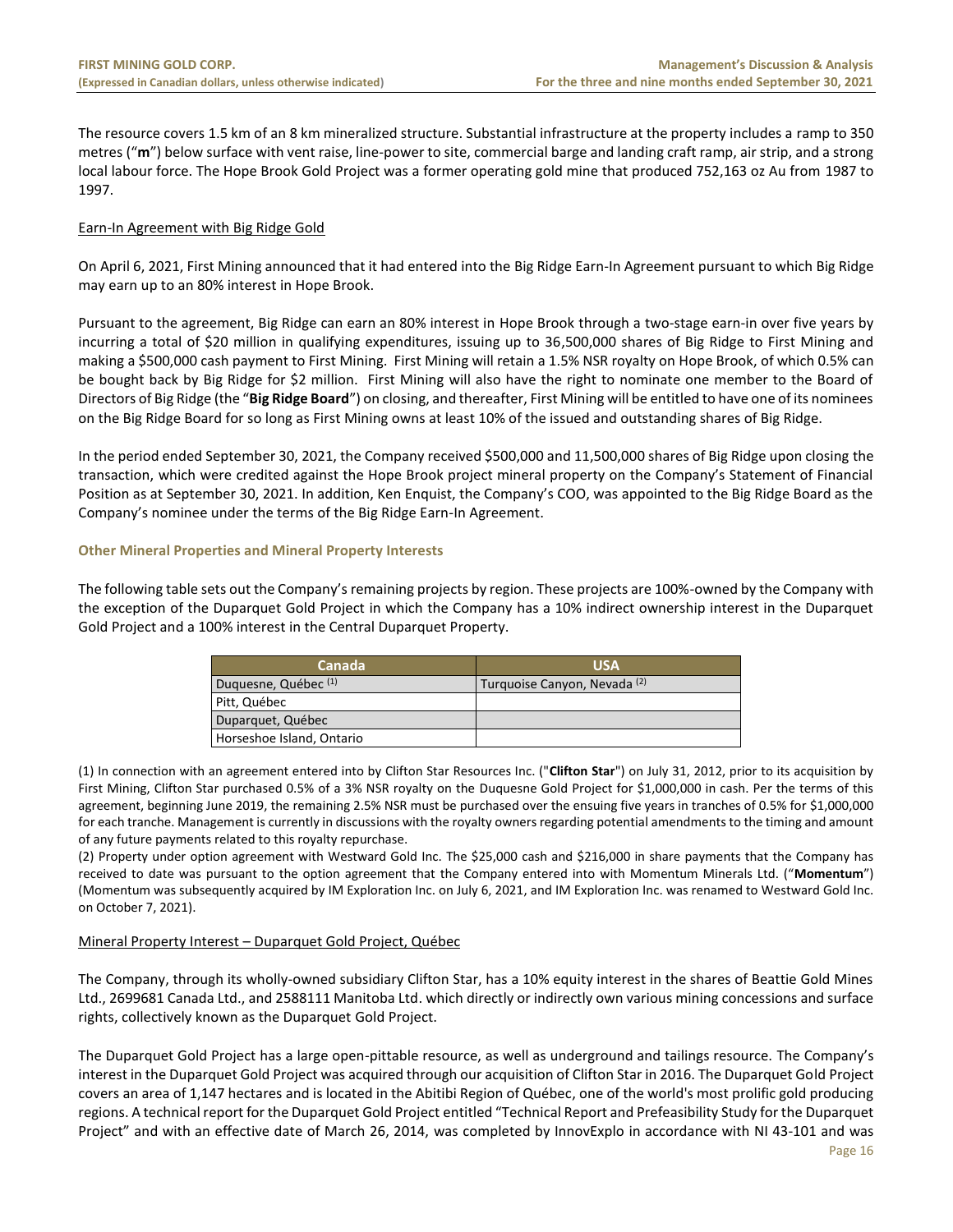filed on SEDAR by Clifton Star on May 23, 2014. The 2014 PFS for the Duparquet Gold Project includes pre-production capital costs of \$394 million, a pay-back period of 4.3 years and pre-tax NPV<sub>5%</sub> of \$222 million at US\$1,300 per ounce of gold.

In addition to the 10% indirect interest in the Duparquet Gold Project, the Company also holds a 100% interest in the adjoining Central Duparquet Property, which was purchased on January 20, 2017. This additional ground comprises 16 claims covering 339 ha. Infrastructure includes site roads, access to electrical power 15 km away, tailings storage facility and water management solutions and ancillary site buildings.

# Québec Mineral Property Portfolio Locations



# NSRs owned by or available to First Mining

Through recent transactions, First Mining has created the following portfolio of twenty existing and potential NSR gold royalties on certain of our mineral properties and property interests. The Company is currently evaluating potential strategic opportunities available to enhance and optimize the value of the royalty portfolio.

| <b>Royalty</b>                        | <b>NSR Rate</b> | <b>Key Terms</b>                           |
|---------------------------------------|-----------------|--------------------------------------------|
| Pickle Crow (Ontario, Canada)         | 2.00%           | 1.00% buy-back for US\$2.5 million         |
| Hope Brook (Newfoundland, Canada)     | 1.50%           | 0.5% buy-back for \$2.0 million            |
| Goldlund (Ontario, Canada)            | 1.50%           | 0.5% buy-back for \$5.0 million            |
| Mexican Projects <sup>(1)</sup>       | 1.00%           | 1.00% buy-back for US\$1.0 million on each |
| (11 including Las Margaritas)         |                 | project                                    |
| Turquoise Canyon (Nevada, USA)        | 2.00%           | 1.00% buy-back for US\$1.0 million         |
| Joutel, Québec                        | 1.00%           | No buy-back option                         |
| Morris, Québec                        | 1.00%           | No buy-back option                         |
| Ronguen (Burkina Faso)                | 1.00%           | 1.00% buy-back for US\$1.0 million         |
| Pompoi (Burkina Faso)                 | 1.50%           | 1.50% buy-back for \$1.5 million           |
| Lac Virot Iron Ore (Labrador, Canada) | 2.00%           | 1.00% buy-back for \$1.0 million           |

(1) The Mexican projects NSRs include: Sonora - Miranda, Apache, Socorro, San Ricardo, Los Tamales, Puertecitos, Batacosa; Durango – Las Margaritas; Oaxaca – Geranio, Lachatao, El Roble.

Note that the Hope Brook NSR in the above table will only be granted to us upon Big Ridge successfully completing its Stage 1 Earn-in -it is not in existence as of the date of this MD&A. For further information on all of the Company's mineral properties, see the Company's AIF for the year ended December 31, 2020 which is available under the Company's SEDAR profile at [www.sedar.com](http://www.sedar.com/), as an exhibit to the Company's Form 40-F on EDGAR a[t www.sec.gov.](http://www.sec.gov/)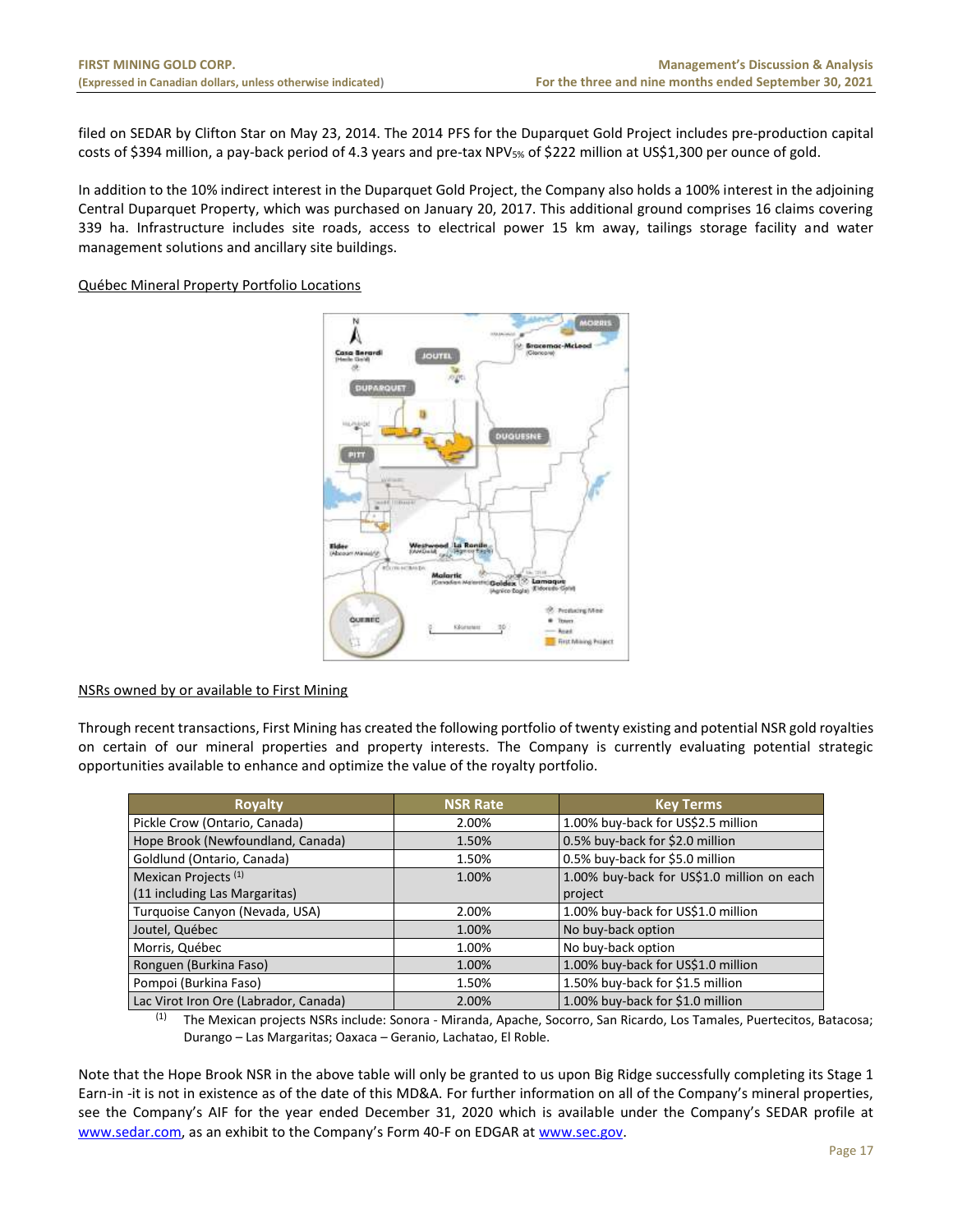# <span id="page-18-0"></span>**SELECTED QUARTERLY FINANCIAL INFORMATION**

| Financial Results (in \$000s Except for per Share Amounts): |    |         |                          |    |          |    |         |                 |                 |         |          |                |
|-------------------------------------------------------------|----|---------|--------------------------|----|----------|----|---------|-----------------|-----------------|---------|----------|----------------|
|                                                             |    | 2021-Q3 | 2021-02                  |    | 2021-Q1  |    | 2020-Q4 | 2020-Q3         | 2020-Q2         |         | 2020-Q1  | 2019-Q4        |
| Net Income (Loss)                                           | \$ | 2,419   | \$<br>(1, 283)           | \$ | (33,001) | \$ | 530     | \$<br>(12, 352) | \$<br>(19, 531) | $\zeta$ | (1, 462) | \$<br>(2, 274) |
| Impairment of non-                                          |    |         | $\overline{\phantom{a}}$ |    | 23,555   |    |         | 2,372           | 22,498          |         |          |                |
| current assets                                              |    |         |                          |    |          |    |         |                 |                 |         |          |                |
| Total cash used in                                          |    |         |                          |    |          |    |         |                 |                 |         |          |                |
| operating activities (2)                                    |    | (1,689) | (1,940)                  |    | (1,874)  |    | (725)   | (1,056)         | (1, 128)        |         | (1, 313) | (1,037)        |
| Basic and Diluted Net                                       |    |         |                          |    |          |    |         |                 |                 |         |          |                |
| Income (Loss) Per Share                                     |    | 0.00    | (0.00)                   |    | (0.05)   |    | 0.00    | (0.02)          | (0.03)          |         | (0.00)   | (0.00)         |
| (in dollars) $(3)$                                          |    |         |                          |    |          |    |         |                 |                 |         |          |                |
| Financial Position (in \$000s):                             |    |         |                          |    |          |    |         |                 |                 |         |          |                |
| Cash and Cash                                               |    |         |                          |    |          |    |         |                 |                 |         |          |                |
| Equivalents                                                 |    | 30,348  | 33,762                   |    | 39,174   |    | 28,901  | 32,477          | 6,475           |         | 10,497   | 5,902          |
| Working Capital <sup>(1)</sup>                              |    | 41,109  | 34,898                   |    | 19,893   |    | 9,201   | 14,324          | 8,596           |         | 9,946    | 5,780          |
| Investments                                                 |    | 17,331  | 20,450                   |    | 13,907   |    | 18,425  | 24,016          | 5,601           |         | 1,398    | 1,775          |
| <b>Mineral Properties</b>                                   |    | 165,073 | 160,322                  |    | 186,761  |    | 179,429 | 168,188         | 159,630         |         | 256,532  | 252,815        |
| <b>Investment in Treasury</b>                               |    |         |                          |    |          |    |         |                 |                 |         |          |                |
| Metals Inc.                                                 |    | 16,260  | 16,236                   |    | 39,867   |    | 63,812  | 62,833          |                 |         |          |                |
| Investments in PC Gold<br>Inc.                              |    | 21,570  | 35,999                   |    |          |    |         |                 |                 |         |          |                |
| Investment in Big Ridge                                     |    | 1,569   | 1,577                    |    |          |    |         |                 |                 |         |          |                |
| Gold Corp.                                                  |    |         |                          |    |          |    |         |                 |                 |         |          |                |
|                                                             |    |         |                          |    |          |    |         |                 |                 |         |          |                |
| <b>Total Assets</b>                                         |    | 260,510 | 299,750                  |    | 287,856  |    | 301,213 | 296,343         | 258,044         |         | 276,776  | 268,020        |
| <b>Total Non-Current</b><br>Liabilities                     | \$ | 24,116  | 31,855                   |    | 32,522   | \$ | 16,835  | \$<br>15,332    | \$<br>1,959     | \$      | 3,306    | \$<br>3,139    |

(1) These are non-IFRS measures with no standardized meaning under IFRS. For further information and a detailed reconciliation, please refer to the section in this MD&A titled "*Non-IFRS Measures*".

(2) Per the consolidated statements of cash flows in each of the corresponding periods presented.

(3) The basic and diluted loss per share calculations result in the same amount due to the anti‐dilutive effect of outstanding stock options and warrants in all periods.

# **Key trends in the quarterly results are as follows:**

**Net loss -** quarter to quarter fluctuations are typically due to the timing of non-cash items. Share-based payments expense, which fluctuates due to the timing and number of stock option grants together with the associated fair value dollar amount calculated at the time of the grant, is one of the more common examples. In addition to non-recurring impairment charges which are required as and when facts dictate, the other key non-cash items are fair value movements on the Silver Stream derivative liability and certain investments based on underlying market prices at period end. As can be seen in the table above, the fluctuation in cash used in operating activities does not tend to vary nearly as much as net loss.

**Cash and cash equivalent –** fluctuations are principally due to the amount and timing of cash used to fund investing activities at the Company's mineral property portfolio, offset by the success of financings provided by private placements, public offerings, and the exercise of options and warrants to support such activities.

**Total assets –** quarterly changes are the direct result of fluctuations described above in cash and cash equivalents and investments in the current asset category, and due to mineral property expenditure additions and more recently the equity loss and impairments of investment in Treasury Metals, PC Gold and Big Ridge Gold, all of which are in the non-current asset category.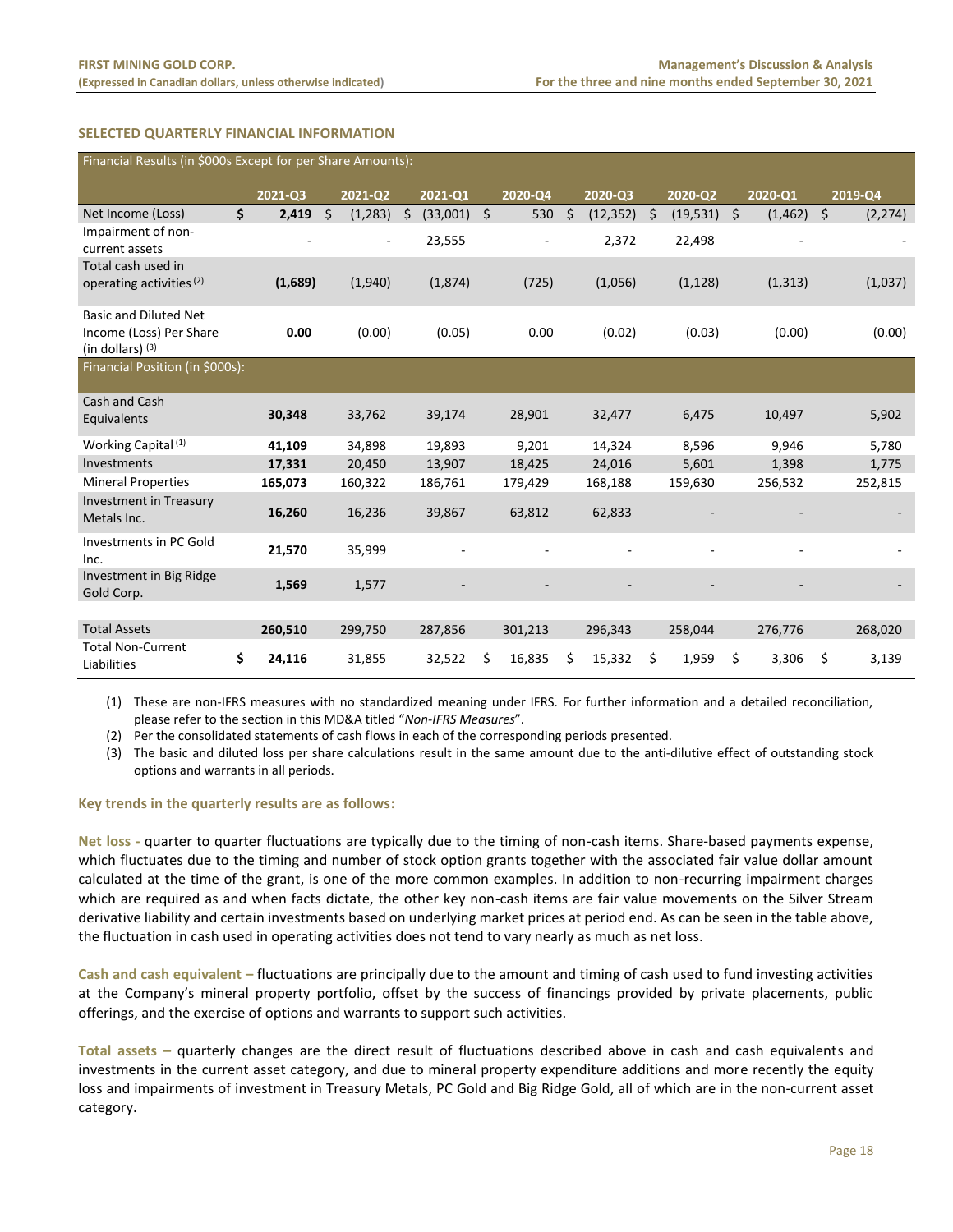**Non-current liabilities –** changes occur predominantly due to the Silver Stream derivative liability which is measured at fair value at each period end date.

# <span id="page-19-0"></span>**RESULTS OF CONTINUING OPERATIONS**

Unless otherwise stated, the following financial data was prepared on a basis consistent with IFRS and extracted from the Company's unaudited condensed interim consolidated financial statements:

# *Third Quarter 2021 Compared to Third Quarter 2020*

For the three months ended September 30, 2021, net loss for the period has decreased by \$14,771,000 compared to the three months ended September 30, 2020. The most significant components of this overall change are explained by the following:

| <b>Income Statement Category</b>                                         | Variance between            | <b>Explanation</b>                                                                                                                                                                                                                                                                      |  |  |  |  |  |  |
|--------------------------------------------------------------------------|-----------------------------|-----------------------------------------------------------------------------------------------------------------------------------------------------------------------------------------------------------------------------------------------------------------------------------------|--|--|--|--|--|--|
|                                                                          | <b>Periods - (Increase)</b> |                                                                                                                                                                                                                                                                                         |  |  |  |  |  |  |
|                                                                          | decrease                    |                                                                                                                                                                                                                                                                                         |  |  |  |  |  |  |
| Loss from operational activities                                         |                             |                                                                                                                                                                                                                                                                                         |  |  |  |  |  |  |
| General and administration                                               | \$<br>(754,000)             | Increases primarily due to higher professional fees and transfer<br>agent fees related to the Treasury Metals distribution in the<br>current period, along with higher salaries related to an<br>increased headcount and related share-based payment<br>expenses in the current period. |  |  |  |  |  |  |
| Impairment of non-current assets<br>(non-cash)                           | \$<br>2,372,000             | Relates to the impairment of the Goldlund mineral property in<br>the prior period which was based on the recoverable amount<br>per terms of the Share Purchase Agreement with Treasury<br>Metals.                                                                                       |  |  |  |  |  |  |
| <b>Other items</b>                                                       |                             |                                                                                                                                                                                                                                                                                         |  |  |  |  |  |  |
| Gain on deconsolidation of subsidiary<br>(non-cash)                      | \$<br>449,000               | Following completion of the Stage 2 earn-in by Auteco, First<br>Mining's percentage ownership of PC Gold was reduced from<br>49% to 30% which led to a reduction in its pro-rata provision<br>for the Pickle Crow reclamation funding.                                                  |  |  |  |  |  |  |
| Change in fair value on Silver Stream<br>derivative liability (non-cash) | \$<br>13,816,000            | Fair value gains on the silver stream derivative primarily the<br>result of changes to the silver price futures curve which was<br>marginally offset by changes to the estimated credit spread<br>since the prior period.                                                               |  |  |  |  |  |  |
| Investments fair value loss (non-cash)                                   | \$<br>(600,000)             | Increased fair value losses between periods primarily due to<br>the decrease in the First Majestic share price in the current<br>period which was not consistent in the prior period end.                                                                                               |  |  |  |  |  |  |
| Net income for the period                                                | \$<br>14,771,000            | Predominantly relates to the change in fair value gain of the<br>silver stream derivative liability which was recorded in the<br>period.                                                                                                                                                |  |  |  |  |  |  |
|                                                                          |                             |                                                                                                                                                                                                                                                                                         |  |  |  |  |  |  |
| Other comprehensive income (loss)                                        |                             | The fair value losses on marketable securities recorded                                                                                                                                                                                                                                 |  |  |  |  |  |  |
| Investments fair value gain (non-cash)                                   | \$<br>(2,911,000)           | through OCI were higher than the prior period.                                                                                                                                                                                                                                          |  |  |  |  |  |  |
| comprehensive<br>Net income<br>and<br>income                             | \$<br>11,384,000            | Predominantly relates to the change in fair value gain of the<br>silver stream derivative liability which was recorded in the<br>period.                                                                                                                                                |  |  |  |  |  |  |

# *Three Quarters ended 2021 Compared to Three Quarters ended 2020*

For the nine months ended September 30, 2021, net loss for the period has decreased by \$1,478,000 compared to the nine months ended September 30, 2020. The most significant components of this overall change are explained by the following: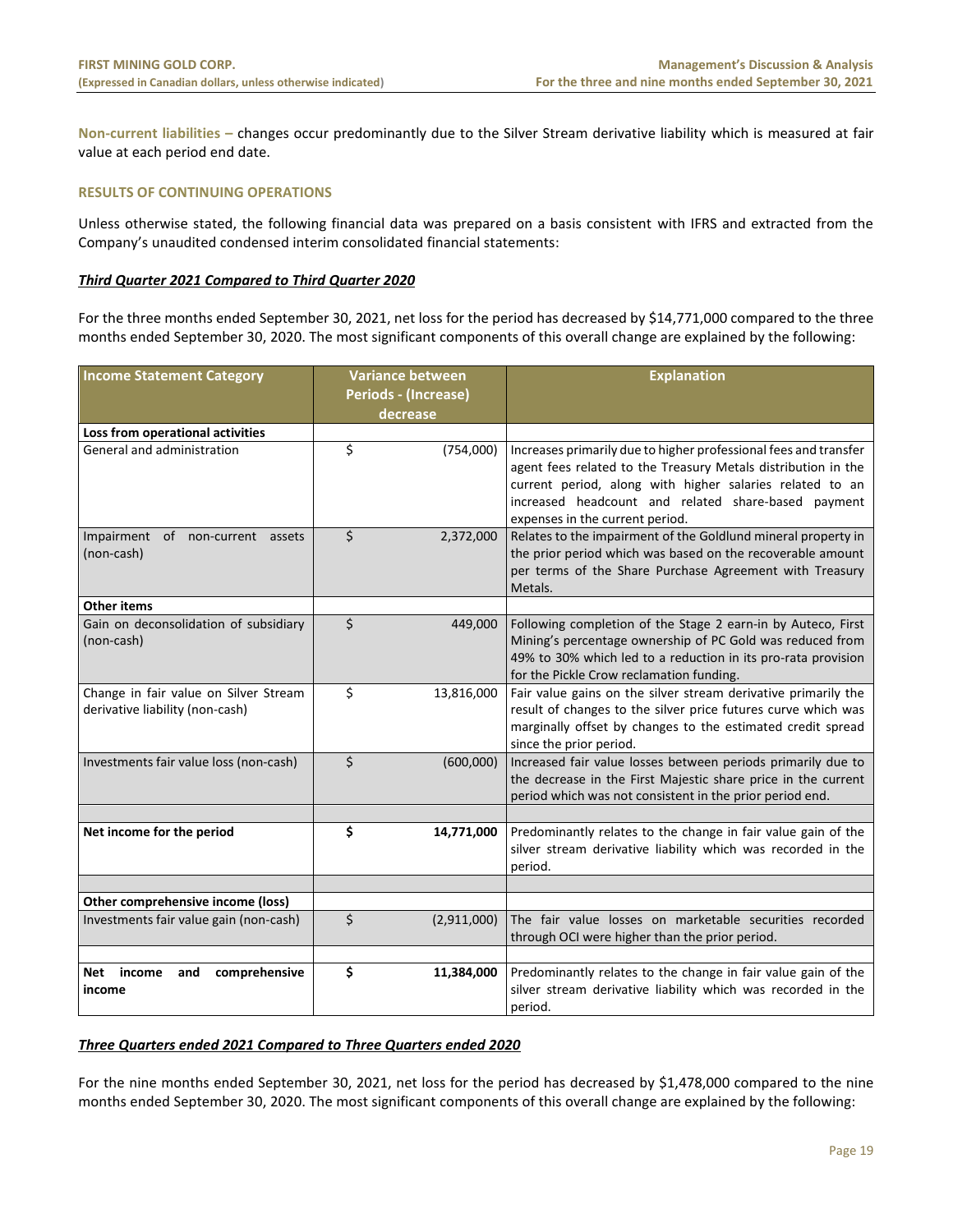<span id="page-20-0"></span>

| <b>Variance between</b><br><b>Income Statement Category</b>                      |                                  | <b>Explanation</b>                                                                                                                                                                                                                                                                                                                                                                                                                                                |  |  |  |
|----------------------------------------------------------------------------------|----------------------------------|-------------------------------------------------------------------------------------------------------------------------------------------------------------------------------------------------------------------------------------------------------------------------------------------------------------------------------------------------------------------------------------------------------------------------------------------------------------------|--|--|--|
|                                                                                  | Periods - (Increase)<br>decrease |                                                                                                                                                                                                                                                                                                                                                                                                                                                                   |  |  |  |
| Loss from operational activities                                                 |                                  |                                                                                                                                                                                                                                                                                                                                                                                                                                                                   |  |  |  |
| General and administration                                                       | \$<br>(1,371,000)                | Increase is primarily due to higher share-based payment<br>expense as a result of the number of grants and fair value of<br>grants being higher when compared to the prior year. In<br>addition, professional fees were higher due to the increased<br>legal expenditures associated with corporate transactional<br>activities.                                                                                                                                  |  |  |  |
| Investor relations<br>and<br>marketing<br>communications                         | \$<br>(938,000)                  | Increase due to increases in marketing expenditures and<br>higher share-based payment expense allocation.                                                                                                                                                                                                                                                                                                                                                         |  |  |  |
| Impairment of non-current assets<br>(non-cash)                                   | \$<br>1,315,000                  | Relates to the decrease in the impairment recorded for the<br>reduction in the equity accounted interest of Treasury Metals<br>(\$23,555,000) in the current period when compared with the<br>prior period write-down of the Goldlund mineral property<br>which was based on the recoverable amount per the terms of<br>the Share Purchase Agreement with Treasury Metals and initial<br>equity accounted impairment in the<br>prior<br>period<br>(\$24,870,000). |  |  |  |
| <b>Other items</b>                                                               |                                  |                                                                                                                                                                                                                                                                                                                                                                                                                                                                   |  |  |  |
| Gain on deconsolidation of subsidiary<br>(non-cash)                              | \$<br>9,280,000                  | Following completion of the Stage 1 and 2 earn-in by Auteco,<br>First Mining's percentage ownership of PC Gold was reduced<br>from 100% to 49% which led to a loss of control and<br>deconsolidation of PC Gold. The resultant gain was calculated<br>as the recognized fair value/consideration received less PC<br>Gold's net assets derecognized from First Mining's balance<br>sheet.                                                                         |  |  |  |
| Change in fair value on Silver Stream<br>derivative liability (non-cash)         | \$<br>5,412,000                  | Fair value gains on the silver stream derivative primarily the<br>result of change in the silver price futures curve which was<br>marginally offset by changes in the estimated credit spread<br>since the prior period.                                                                                                                                                                                                                                          |  |  |  |
| Investments fair value gain (loss)                                               | \$<br>(4, 246, 000)              | Increased fair value losses between periods primarily due to<br>the decrease in the First Majestic share price in the current<br>period which was not consistent in the prior period end.                                                                                                                                                                                                                                                                         |  |  |  |
| Deferred income tax recovery (non-<br>cash)                                      | \$<br>1,539,000                  | Prior period deferred income tax recovery resulting from the<br>reversal of tax expenses connected with the Goldlund mineral<br>property impairment following the Share Purchase Agreement<br>with Treasury Metals.                                                                                                                                                                                                                                               |  |  |  |
| Equity loss from investment in Treasury<br>Metals, PC Gold, Big Ridge (non-cash) | Ś.<br>(5,208,000)                | Reflects the current year estimated equity loss pick-up for<br>accounting purposes on the Company's equity investments<br>Treasury Metals, PC Gold and Big Ridge Gold, and any amounts<br>recorded for associated losses on dilution in the period.                                                                                                                                                                                                               |  |  |  |
| Net loss for the period                                                          | \$<br>1,478,000                  | Predominantly relates to the recorded gain on deconsolidation<br>of PC Gold and by fair value gains on the Silver Stream<br>derivative liability which was partially offset by investment<br>losses and equity losses and dilution impacts of equity<br>accounted investments.                                                                                                                                                                                    |  |  |  |
| Other comprehensive income (loss)                                                |                                  |                                                                                                                                                                                                                                                                                                                                                                                                                                                                   |  |  |  |
| Mineral property investments fair<br>value loss (non-cash)                       | \$<br>(1,842,000)                | The fair value loss on mineral property investments recorded<br>through OCI was higher than the prior period.                                                                                                                                                                                                                                                                                                                                                     |  |  |  |
| Net loss and comprehensive loss                                                  | \$<br>50,000                     | Predominantly relates to the recorded gain on deconsolidation<br>of PC Gold which was partially offset by fair value losses on the<br>Silver Stream derivative liability.                                                                                                                                                                                                                                                                                         |  |  |  |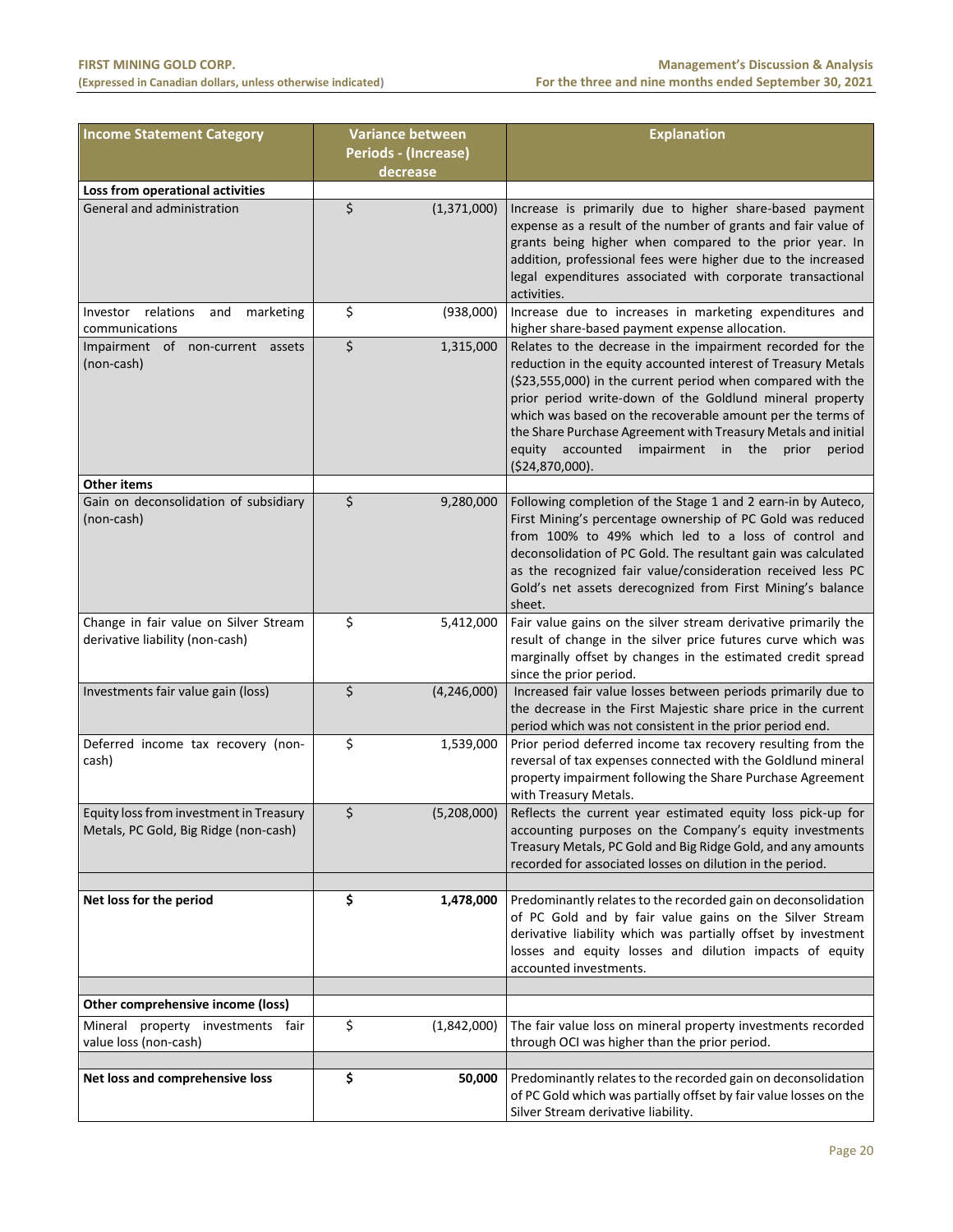# **FINANCIAL CONDITION, LIQUIDITY AND CAPITAL RESOURCES**

| (in \$000s)                                | Nine months ended September 30, |     |          |  |
|--------------------------------------------|---------------------------------|-----|----------|--|
|                                            | 2021                            |     | 2020     |  |
| <b>CASH PROVIDED BY (USED IN)</b>          |                                 |     |          |  |
| Operating activities                       | \$<br>(5,503)                   | - Ş | (3, 497) |  |
| Investing activities                       | 1,688                           |     | (9,641)  |  |
| Financing activities                       | 5,305                           |     | 39,757   |  |
| Foreign exchange effect on cash            | (43)                            |     | (44)     |  |
| <b>CHANGE IN CASH AND CASH EQUIVALENTS</b> | 1,447                           |     | 26,575   |  |
| Working capital $(1)$                      | 41,109                          |     | 14,324   |  |
| Cash and cash equivalents, beginning       | 28,901                          |     | 5,902    |  |
| Cash and cash equivalents, ending          | 30,348                          |     | 32,477   |  |

(1) Working capital is a non-IFRS measurement with no standardized meaning under IFRS and may not be comparable to similar financial measures presented by other issuers. For further information and a detailed reconciliation, please see the section "*Non-IFRS Measures – Working Capital*".

Key reasons for variances from September 30, 2020 to September 30, 2021:

- The increase of \$1,447,000 in cash and cash equivalents was primarily due to cash proceeds from the sale of First Majestic shares and cash received from First Majestic under the terms of the Silver Purchase Agreement, offset by cash used in operating and other investing activities;
- Cash used in operating activities increased due to higher expenses on IR related activities, salaries and bonuses from the higher headcount and higher professional fees which were related to the Treasury Metals distribution;
- Cash provided by investing activities increased primarily due to the proceeds from the sale of the First Majestic shares which were received in July 2020;
- Cash provided by financing activities decreased due to the prior period private placement and bought deal financings;
- Working capital increased due to the increase in cash and cash equivalents as discussed above and the settlement of the obligation to distribute investments in July 2021.

# **Trends in Liquidity, Working Capital, and Capital Resources**

As at September 30, 2021, the Company had working capital of \$41,108,000 (December 31, 2020 – \$9,201,000). The Company has no history of revenues from its operating activities. The Company is not in commercial production on any of its mineral properties and accordingly does not generate cash from operations. During the nine months ended September 30, 2021, the Company had negative cash flow from operating activities. The Company anticipates it will have negative cash flow from operating activities into the foreseeable future.

The Company has, since the previous year ended December 31, 2020 and up to September 30, 2021, financed its activities by raising capital through issuances of new shares, other means such as the Silver Stream upfront proceeds and/or sales of its investments in other companies. In addition to adjusting spending, disposing of assets and seeking other non-equity sources of financing, the Company remains reliant on equity markets for raising capital until it can generate positive cash flow from operations to finance its exploration and development programs.

The Company believes it has sufficient cash resources to maintain its mineral properties in good standing for the next twelve months.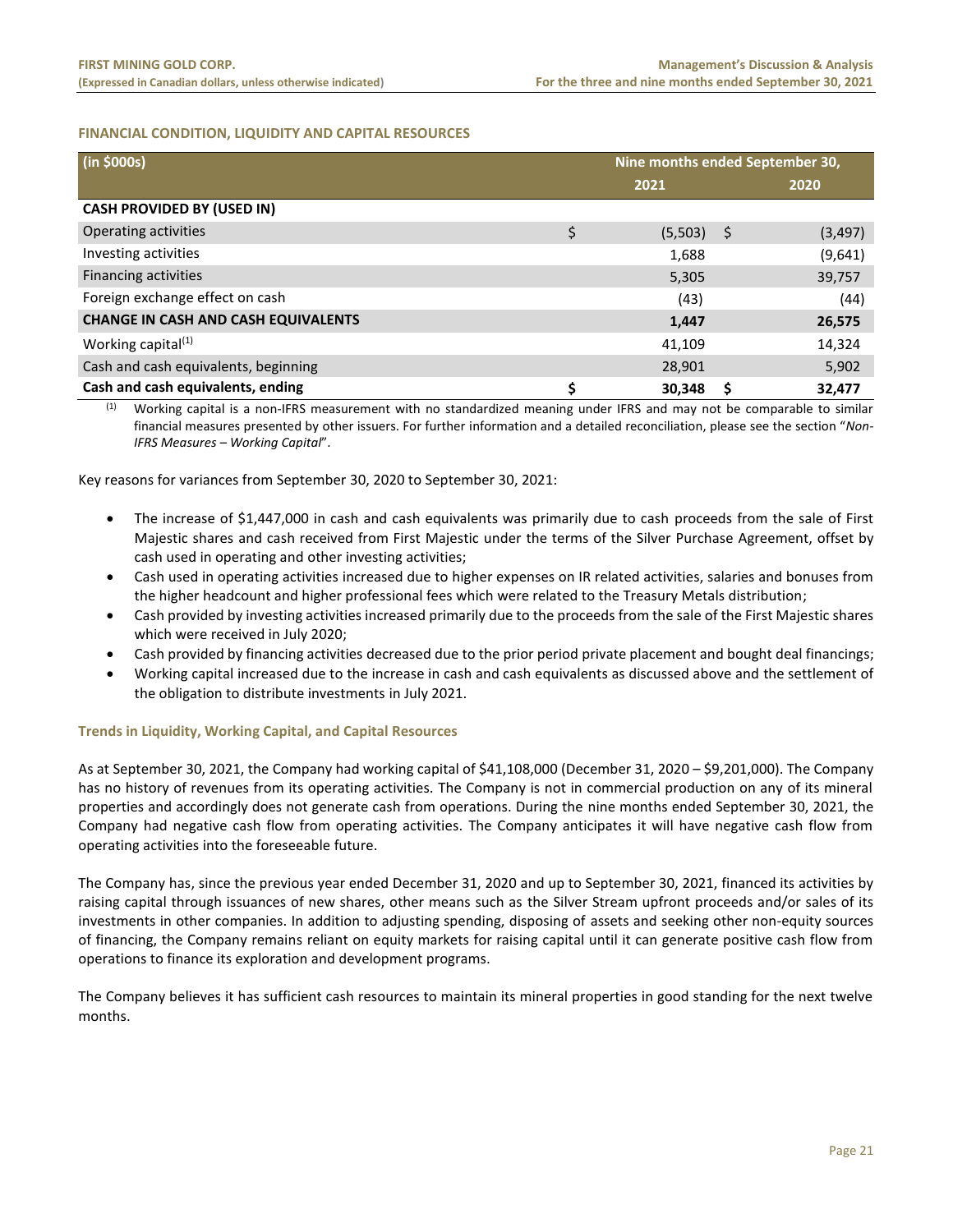# **OUTLOOK**

We remain focused on advancing the Company's strategic objectives and near-term milestones, which include the following:

- Advancing the Springpole EA processes which includes a focus on community, indigenous rightsholder and stakeholder consultations.
- Springpole technical studies, including metallurgical work, geotechnical optimization and further process optimization following the release and publication of the PFS.
- Springpole exploration drilling to identify and follow-up on regional targets.
- Cameron drill program (36 holes, 4,100 m) to extend local understanding and identify new targets.
- Evaluating our mineral properties in Québec and potential for partnership opportunities.
- Maintaining a strong balance sheet and cash position to fund investing activities consistent with First Mining's business strategy.
- Providing support as needed to partnership projects (Pickle Crow, Goldlund-Goliath, Hope Brook) which will continue to enable the Company to surface value from these direct and indirect interests.
- Establishing and initiating an environmental, social and governance ("**ESG**") reporting framework in 2021 with the Company's inaugural report expected in Q2 2022.

# <span id="page-22-0"></span>**FINANCIAL INSTRUMENTS**

All financial instruments are required to be measured at fair value on initial recognition. Fair value is based on quoted market prices unless the financial instruments are not traded in an active market. In this case, the fair value is determined by using valuation techniques like the Black-Scholes option pricing model or other valuation techniques. Measurement in subsequent periods depends on the classification of the financial instrument. A description of the Company's financial instruments and their fair value is included in the audited consolidated financial statements for the year ended December 31, 2020, filed on SEDAR at www.sedar.com.

In the normal course of business, the Company is inherently exposed to certain financial risks, including market risk, credit risk and liquidity risk, through the use of financial instruments. The timeframe and the manner in which we manage these risks varies based upon our assessment of these risks and available alternatives for mitigation. We do not acquire or issue derivative financial instruments for trading or speculative purposes. All transactions undertaken are to support our operations.

# <span id="page-22-1"></span>**RELATED PARTY TRANSACTIONS**

Amounts paid to related parties were incurred in the normal course of business and measured at the amount agreed upon by the transacting parties and on terms and conditions similar to non-related parties. There were no transactions with related parties outside of the ordinary course of business during the period ended September 30, 2021.

#### <span id="page-22-2"></span>**OFF-BALANCE SHEET ARRANGEMENTS**

The Company has no off-balance sheet arrangements that have, or are reasonably likely to have, a current or future effect on the results of operations or financial condition of the Company including, without limitation, such considerations as liquidity and capital resources.

#### **FINANCIAL LIABILITIES AND COMMITMENTS**

The Company's financial liabilities as at September 30, 2021 are summarized as follows:

<span id="page-22-3"></span>

| (in \$000s)                              | Carrying<br><b>Amount</b> | <b>Contractual</b><br><b>Amount</b> | Less than 1<br>year | $1 - 3$<br>vears | $4 - 5$<br>years | After 5<br>vears         |
|------------------------------------------|---------------------------|-------------------------------------|---------------------|------------------|------------------|--------------------------|
| Accounts payable and accrued liabilities | 2,259                     | 2,258                               | 2,258               | ۰.               | ۰.               | $\overline{\phantom{a}}$ |
| Lease liability                          | 471                       | 556                                 | 164                 | 336              | 56               |                          |
| Total                                    | 2,730                     | 2,814                               | 2,422               | 336              | 56               | $\overline{\phantom{0}}$ |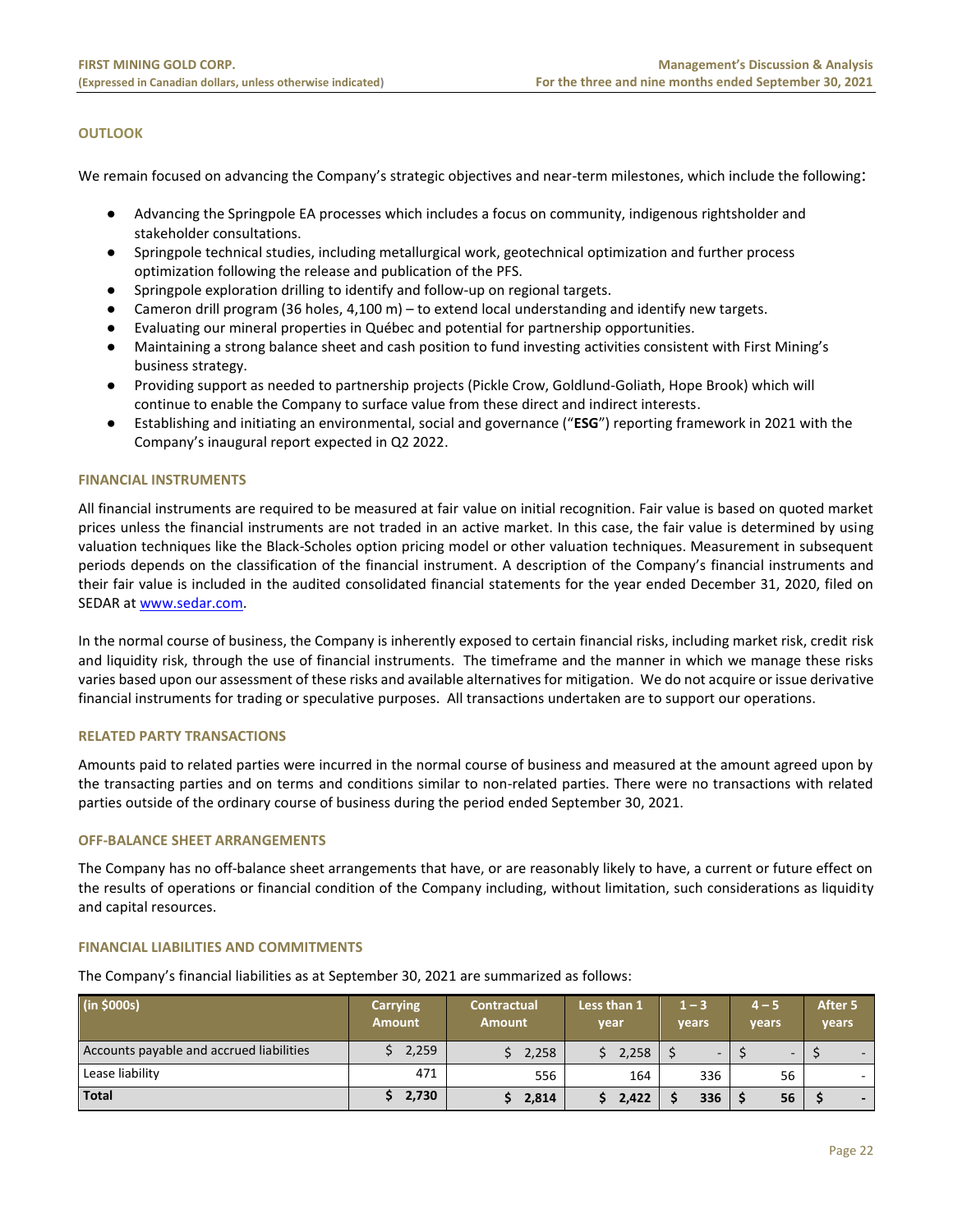#### **NON-IFRS MEASURES**

Alternative performance measures in this document such as "cash cost", "AISC" and "AIC" are furnished to provide additional information. These non-IFRS performance measures are included in this MD&A because these statistics are used as key performance measures that management uses to monitor and assess future performance of the Springpole Gold Project, and to plan and assess the overall effectiveness and efficiency of mining operations.

Certain Non-IFRS financial measures used in this MD&A and common to the gold mining industry are defined below.

*Total Cash Costs and Total Cash Costs per Gold Ounce –* Total Cash Costs are reflective of the cost of production. Total Cash Costs reported in the PFS include mining costs, processing, water & waste management costs, on-site general & administrative costs, treatment & refining costs, royalties and silver stream credits. Total Cash Costs per Ounce is calculated as Total Cash Costs divided by total LOM payable gold ounces.

*All-in Sustaining Costs ("AISC") and AISC per Gold Ounce – A*ISC is reflective of all of the expenditures that are required to produce an ounce of gold from operations. AISC reported in the PFS includes Total Cash Costs, sustaining capital and closure costs. AISC per Ounce is calculated as AISC divided by total LOM payable gold ounces.

In addition, the Company has included non-IFRS measures in the annual and quarterly info tables above. Working capital is calculated as Current Assets less Current Liabilities. The Company believes that these measures provide investors with an improved ability to evaluate the performance of the Company.

Non-IFRS measures do not have any standardized meaning prescribed under IFRS. Therefore, such measures may not be comparable to similar measures employed by other companies. The data is intended to provide additional information and should not be considered in isolation or as a substitute for measures of performance prepared in accordance with IFRS.

#### <span id="page-23-0"></span>**ACCOUNTING POLICIES**

The Company's significant accounting policies are in accordance with IFRS and are contained in the audited consolidated financial statements for the year ended December 31, 2020. There were no changes in the Company's accounting policies during the 2021 financial year to date.

# <span id="page-23-1"></span>**CRITICAL ACCOUNTING ESTIMATES**

The preparation of the consolidated financial statements in conformity with IFRS requires management to make judgments, estimates and assumptions which affect the reported amounts of assets and liabilities, the disclosure of contingent assets and liabilities at the date of the consolidated financial statements and the reported amounts of revenues and expenses during the reporting period. Estimates are based on historical experience and other factors considered to be reasonable and are reviewed on an ongoing basis. Revisions to estimates and the resulting effects on the carrying amounts of the Company's assets and liabilities are accounted for prospectively.

Estimation uncertainties are described in the Company's audited consolidated annual financial statements for the financial year ended December 31, 2020.

#### <span id="page-23-2"></span>**CRITICAL ACCOUNTING JUDGMENTS**

The preparation of financial statements requires management to exercise judgment in the process of applying its accounting policies. Judgments are regularly evaluated and are based on management's experience and other factors, including expectations about future events that are believed to be reasonable under the circumstances. In preparing the Company's unaudited condensed interim consolidated financial statements for the three and nine months ended September 30, 2021, the Company used the same accounting policies and methods of computation as in the Company's audited consolidated annual financial statements for the financial year ended December 31, 2020. The following section discusses significant accounting policy judgments which have been made in connection with the condensed interim consolidated financial statements for the three and nine months period ended September 30, 2021: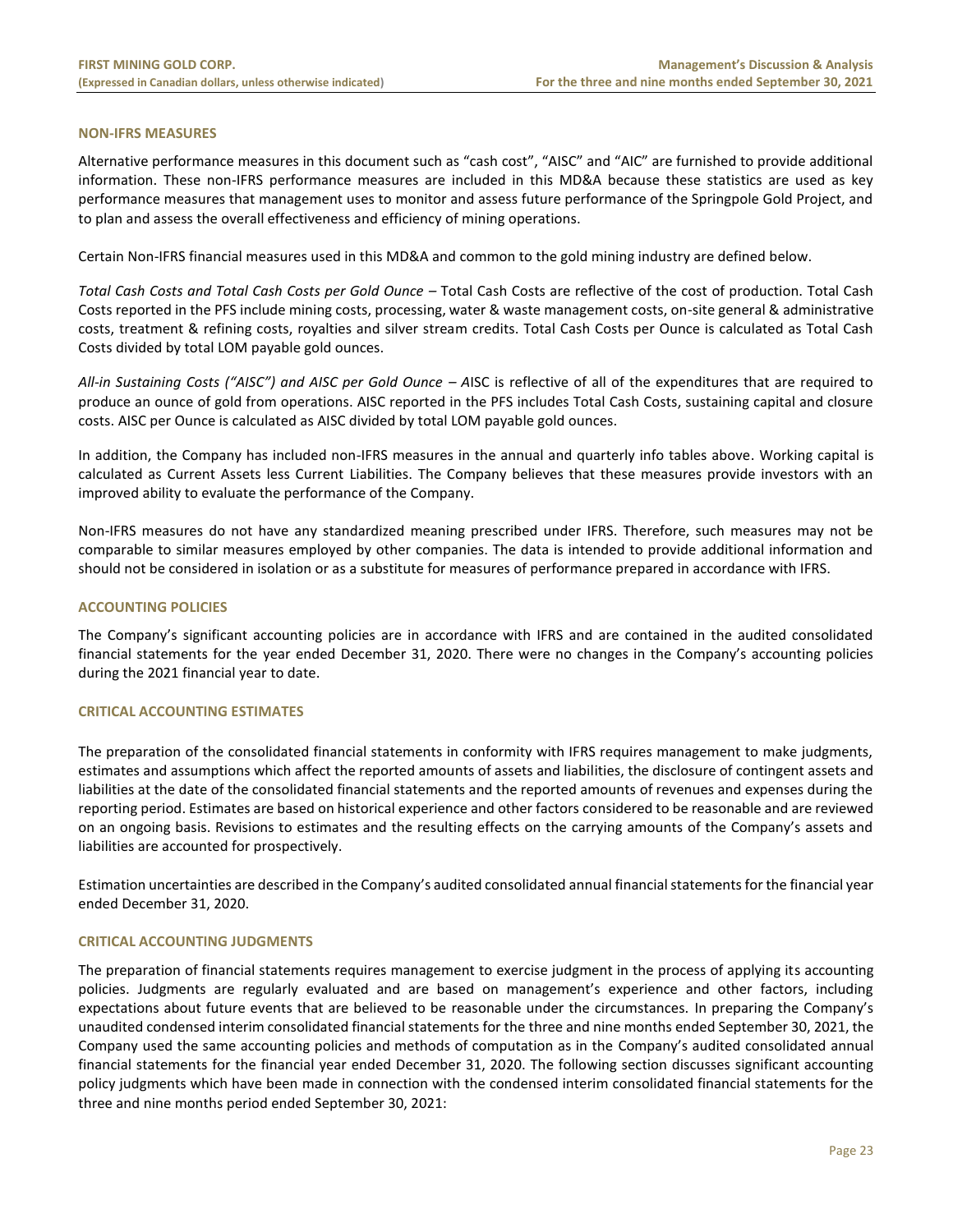# Mineral Property Impairment Indicators

In accordance with the Company's accounting policy for mineral properties, exploration and evaluation expenditures on mineral properties are capitalized. There is no certainty that the expenditures made by the Company in the exploration of its property interests will result in discoveries of commercial quantities of minerals. The Company applies judgment to determine whether indicators of impairment exist for these capitalized costs.

Management uses several criteria in making this assessment, including the period for which the Company has the right to explore, expected renewals of exploration rights, whether substantive expenditures on further exploration and evaluation of mineral properties are budgeted, and evaluation of the results of exploration and evaluation activities up to the reporting date.

#### Impairment of Investment in Associates

With respect to its investments in Treasury Metals, PC Gold and Big Ridge Gold, which are accounted for using the equity method, the Company is required to make estimates and judgments about future events and circumstances and whether the carrying amount of the asset exceeds its recoverable amount. Recoverability of each investment depends on various factors, including the identification of economic recoverability of reserves at the respective exploration properties, the ability for each company to obtain the necessary financing to complete the development, and future profitable production or proceeds from the disposition of the underlying company shares themselves. The publicly quoted share price of each company, where applicable, is also a source of objective evidence about the recoverable amount of the equity investment.

# <span id="page-24-0"></span>**ACCOUNTING STANDARDS ISSUED BUT NOT YET APPLIED**

There are no IFRS or International Financial Reporting Interpretations Committee interpretations that are not yet effective that would be expected to have a material impact on the Company's consolidated financial statements.

# <span id="page-24-1"></span>**RISKS AND UNCERTAINTIES**

The Company is subject to a number of risks and uncertainties, each of which could have an adverse effect on its business operations or financial results. Some of these risks and uncertainties are detailed below. For a comprehensive list of the Company's risks and uncertainties, see the Company's AIF for the year ended December 31, 2020 under the heading "Risks that can affect our business", which is available under our SEDAR profile at [www.sedar.com,](http://www.sedar.com/) and on EDGAR as an exhibit to Form 40-F.

# **Risks related to Financial Instruments**

The Company thoroughly examines the various financial instruments and risks to which it is exposed and assesses the impact and likelihood of those risks. These risks include market risk (including equity price risk, foreign currency risk, interest rate risk and commodity price risk), credit risk, liquidity risk, and capital risk. Where material, these risks are reviewed and monitored by the Board.

The Board has overall responsibility for the determination of the Company's risk management objectives and policies. The overall objective of the Board is to set policies that seek to reduce risk as much as possible without unduly affecting the Company's competitiveness and flexibility.

# a) Market Risk

Market risk is the risk that the fair value of future cash flows of a financial instrument will fluctuate due to changes in market prices. Market risk includes equity price risk, foreign currency risk, interest rate risk and commodity price risk.

# *Equity Price Risk*

The Company is exposed to equity price risk as a result of holding investments in equity securities of several other mineral property related companies.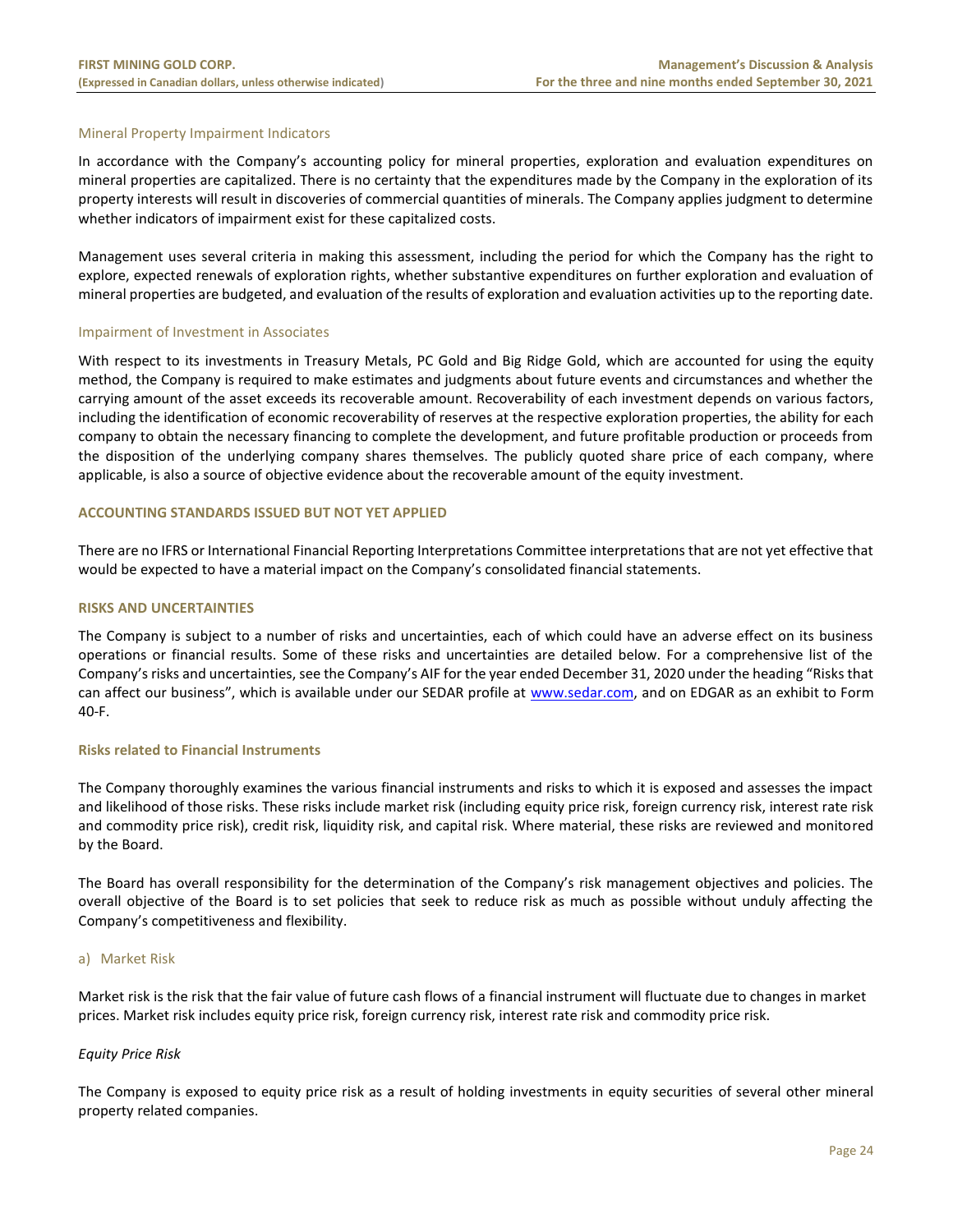If the fair value of our investments in equity instruments designated as FVTPL had been 10% higher or lower as at September 30, 2021, net loss for the three months ended September 30, 2021 would have decreased or increased, respectively, by approximately \$1,300,000 (2020 – \$80,000. If the fair value of our investments in equity instruments designated as FVTOCI had been 10% higher or lower as at September 30, 2021, other comprehensive income (loss) for the nine months ended September 30, 2021 would have decreased or increased, respectively, by approximately \$450,000 (2020 – \$3,074,000).

# *Foreign Currency Risk*

The Company is exposed to financial risk related to the fluctuation of foreign exchange rates. As at September 30, 2021, the Company was exposed to currency risk on the following financial instruments denominated in US\$: Cash and cash equivalents (\$3,152,000) and the Silver Stream derivative liability (\$18,654,000), for a net liability exposure of \$15,502,000. The sensitivity of the Company's net loss due to changes in the exchange rate between the US\$ against the Canadian dollar is therefore \$1,550,000 Canadian dollar equivalents based on a 10% change in currency exchange rates.

# *Interest Rate Risk*

Interest rate risk is the risk that future cash flows will fluctuate as a result of changes in market interest rates. The Company does not have any borrowings that are subject to fluctuations in market interest rates. Interest rate risk is limited to potential decreases on the interest rate offered on cash and cash equivalents held with chartered Canadian financial institutions. The Company manages its interest rate risk by maximizing the interest income earned on excess funds while maintaining the necessary liquidity to conduct its day-to-day operations. The Company considers this risk to be immaterial.

# *Commodity price risk*

The Company is subject to commodity price risk from fluctuations in the market prices for gold and silver. Commodity price risks are affected by many factors that are outside the Company's control including global or regional consumption patterns, the supply of and demand for metals, speculative activities, the availability and costs of metal substitutes, inflation, and political and economic conditions. The financial instrument impacted by commodity prices is the Silver Stream derivative liability.

# b) Credit Risk

Credit risk is the risk of financial loss to the Company if a counterparty to a financial instrument fails to meet its contractual obligations. Financial instruments which are potentially subject to credit risk for the Company consist primarily of cash and cash equivalents, accounts and other receivables, and the reclamation deposit. The Company considers credit risk with respect to its cash and cash equivalents to be immaterial as cash and cash equivalents are mainly held through high credit quality major Canadian financial institutions as determined by ratings agencies. As a result, the Company does not anticipate any credit losses.

# c) Liquidity Risk

Liquidity risk is the risk that the Company will not be able to meet its financial obligations as they become due. The Company's policy is to ensure that it will have sufficient cash to allow it to meet its liabilities when they become due, under both normal and stressed conditions, without incurring unacceptable losses or risking damage to the Company's reputation. The Company manages its liquidity risk by preparing annual estimates of exploration and administrative expenditures and monitoring actual expenditures compared to the estimates to ensure that there is sufficient capital on hand to meet ongoing obligations.

See the section of this MD&A entitled "Financial Liabilities and Commitments" for a summary of the maturities of the Company's financial liabilities as at September 30, 2021 based on the undiscounted contractual cash flows.

As at September 30, 2021, the Company had cash and cash equivalents of \$30,348,000 (December 31, 2020 – \$28,901,000).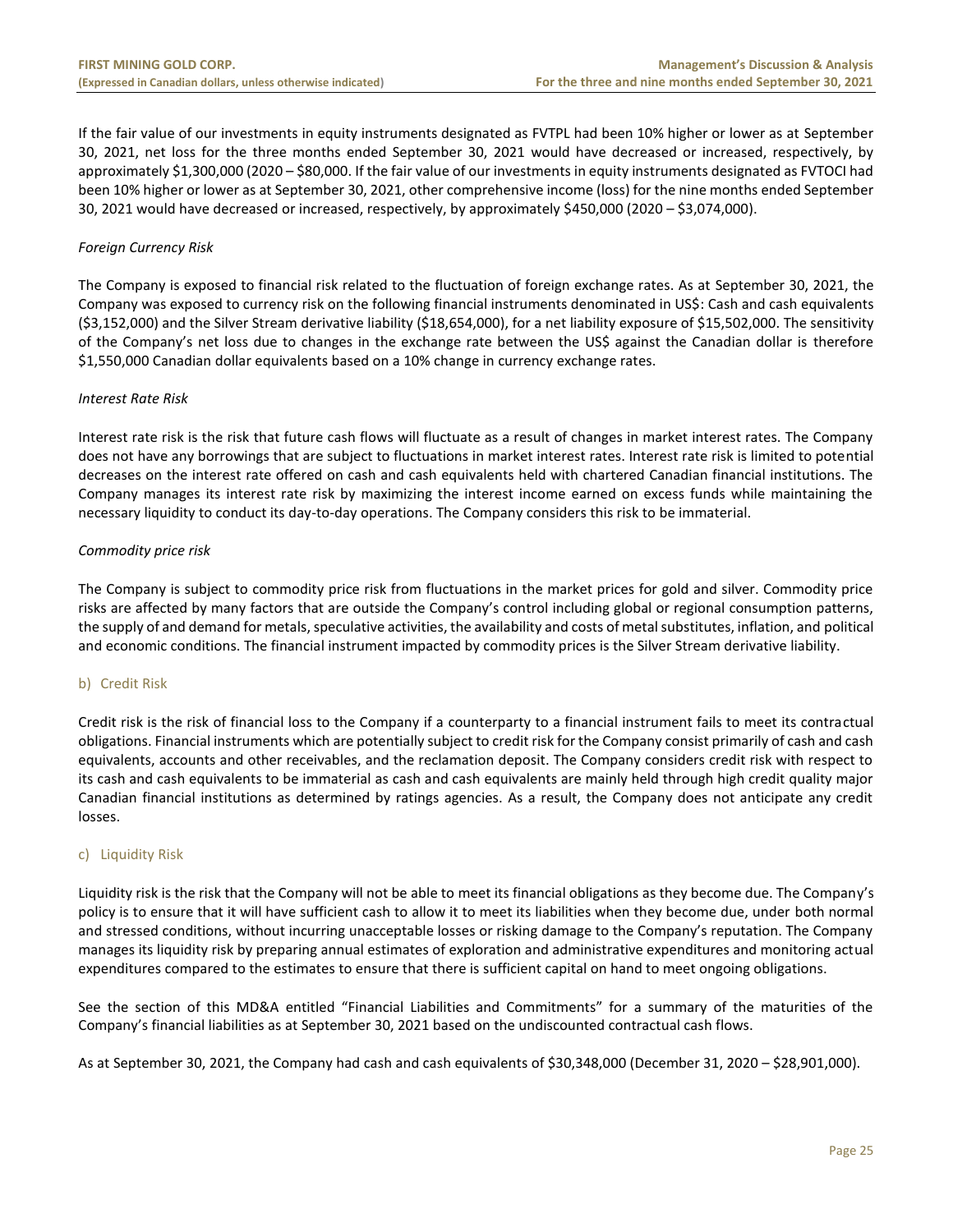# d) Capital Risk Management

The Company's objectives when managing capital are to safeguard the Company's ability to continue as a going concern in order to pursue the exploration and retention of its mineral properties. The Company has historically demonstrated the ability to raise new capital through equity issuances and/or through surplus cash as part of its acquisitions. In the management of capital, the Company includes the components of shareholders' equity as well as cash. The Company prepares annual estimates of exploration and administrative expenditures and monitors actual expenditures compared to the estimates to ensure that there is sufficient capital on hand to meet ongoing obligations.

# **Other Risk Factors**

# **Financing Risks**

The Company has finite financial resources, has no current source of operating cash flow and has no assurance that additional funding will be available to it for its future activities, including exploration or development of mineral projects. Such further activities may be dependent upon the Company's ability to obtain financing through equity or debt financing or other means. Failure to obtain additional financing could result in delay or indefinite postponement of exploration and development of the Company's existing mineral projects and could result in the loss of one or more of its properties.

# **Exploration and Development Risks**

The exploration for and development of minerals involves significant risks, which even a combination of careful evaluation, experience and knowledge may not eliminate. These risks include:

- few properties that are explored are ultimately developed into producing mines;
- there can be no guarantee that the estimates of quantities and qualities of minerals disclosed will be economically recoverable;
- with all mining operations there is uncertainty and, therefore, risk associated with operating parameters and costs resulting from the scaling up of extraction methods tested in pilot conditions; and
- mineral exploration is speculative in nature and there can be no assurance that any minerals discovered will result in an increase in our resource base.

Exploration and development of mineral properties is capital intensive and unsuccessful exploration or development programs could have a material adverse impact on the Company's operations and financial condition.

# **Global Financial Conditions**

Global financial conditions have, at various times in the past and may, in the future, experience extreme volatility. Many industries, including the mining industry, are impacted by volatile market conditions. Global financial conditions may be subject to sudden and rapid destabilizations in response to economic shocks or other events, such as developments concerning COVID-19. A slowdown in the financial markets or other economic conditions, including but not limited to consumer spending, employment rates, business conditions, inflation, fluctuations in fuel and energy costs, consumer debt levels, lack of available credit, the state of the financial markets, interest rates and tax rates, may adversely affect the Company's growth and financial condition. Future economic shocks may be precipitated by a number of causes, including government debt levels, fluctuations in the price of oil and other commodities, volatility of metal prices, geopolitical instability, changes in laws or governments, war, terrorism, the volatility of currency exchanges, inflation or deflation, the devaluation and volatility of global stock markets, pandemics and natural disasters. Any sudden or rapid destabilization of global economic conditions could impact the Company's ability to obtain equity or debt financing in the future on terms favourable to the Company or at all. In such an event, the Company's operations and financial condition could be adversely impacted.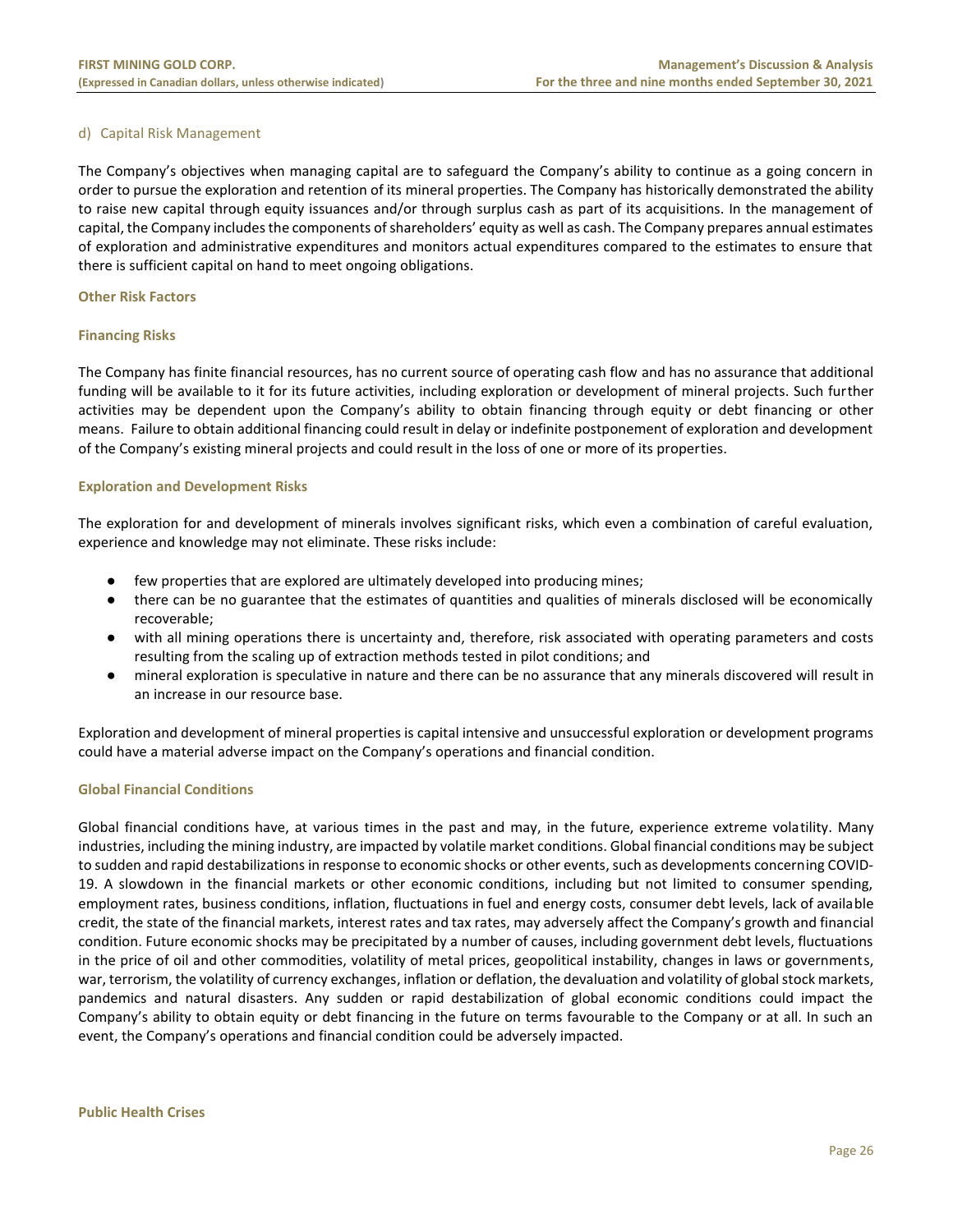The Company's business, operations and financial condition could be materially adversely affected by the outbreak of epidemics, pandemics or other health crises, such as COVID-19, and by reactions by government and private actors to such outbreaks. As at the date of this MD&A, the global reactions to the spread of COVID-19 have led to, among other things, significant restrictions on travel, quarantines, temporary business closures and a general reduction in consumer activity. While these effects are expected to be temporary, the duration of the disruptions to business internationally and the related financial impact cannot be estimated with any degree of certainty at this time. Such public health crises can result in disruptions and extreme volatility in financial markets and global supply chains as well as declining trade and market sentiment and reduced mobility of people, all of which could impact commodity prices, interest rates, credit ratings, credit risk, availability of financing and inflation. The risks to the Company of such public health crises also include risks to employee health and safety and may result in a slowdown or temporary suspension of operations at some or all of the Company's mineral properties as well as its head office. Although the Company has the capacity to continue certain administrative functions remotely, many other functions, including the conduct of exploration and development programs, cannot be conducted remotely and may be impacted or delayed if the Company experiences limitations on employee mobility. At this point, the extent to which COVID-19 may impact the Company remains uncertain; however, it is possible that COVID-19 could have a material adverse effect on the Company's business, results of operations and financial condition. There can be no assurances that the Company will not be required to further demobilize its personnel and contractors at any of its mineral projects due to the ongoing COVID-19 pandemic. Any such demobilization may have an adverse impact on the Company's ability to conduct exploration and further advance its work programs on the affected properties.

# **Risks Generally**

For a comprehensive discussion of the risks and uncertainties that may have an adverse effect on the Company's business, operations and financial results, refer to the Company's latest AIF for the year ended December 31, 2020 filed with Canadian securities regulatory authorities at [www.sedar.com,](http://www.sedar.com/) and filed under Form 40-F with the United States Securities Exchange Commission at [www.sec.gov/e](http://www.sec.gov/)dgar.html. The AIF, which is filed and viewable on [www.sedar.com](http://www.sedar.com/) and [www.sec.gov/edgar.html,](http://www.sec.gov/edgar.html) is available upon request from the Company.

# <span id="page-27-0"></span>**QUALIFIED PERSONS**

Hazel Mullin, P.Geo., Director of Data Management and Technical Services at First Mining, is a Qualified Person as defined by NI 43-101, and is responsible for the review and verification of the scientific and technical information in this MD&A.

# <span id="page-27-1"></span>**SECURITIES OUTSTANDING**

As at the date on which this MD&A was approved and authorized for issue by the Board, the Company has 700,200,059 common shares issued and outstanding; 91,892,620 warrants outstanding; 44,765,000 options outstanding; 1,550,000 restricted stock units outstanding; and 303,000 deferred stock units outstanding.

# **DISCLOSURE CONTROLS AND PROCEDURES**

The Company's Management, with the participation of its Chief Executive Officer ("**CEO**") and its Chief Financial Officer ("**CFO**"), have evaluated the effectiveness of the Company's disclosure controls and procedures. Based upon the results of that evaluation, the Company's CEO and CFO have concluded that, as of September 30, 2021, the Company's disclosure controls and procedures were effective to provide reasonable assurance that the information required to be disclosed by the Company in reports it files is recorded, processed, summarized and reported, within the appropriate time periods and is accumulated and communicated to Management, including the CEO and CFO, as appropriate to allow timely decisions regarding required disclosure.

# <span id="page-27-2"></span>**MANAGEMENT'S REPORT ON INTERNAL CONTROL OVER FINANCIAL REPORTING**

The Company's Management, with the participation of its CEO and CFO, is responsible for establishing and maintaining adequate internal control over financial reporting as such term is defined in the SEC's rules and the rules of the Canadian Securities Administrators. The Company's internal control over financial reporting is a process designed to provide reasonable assurance regarding the reliability of financial reporting and the preparation of annual financial statements for external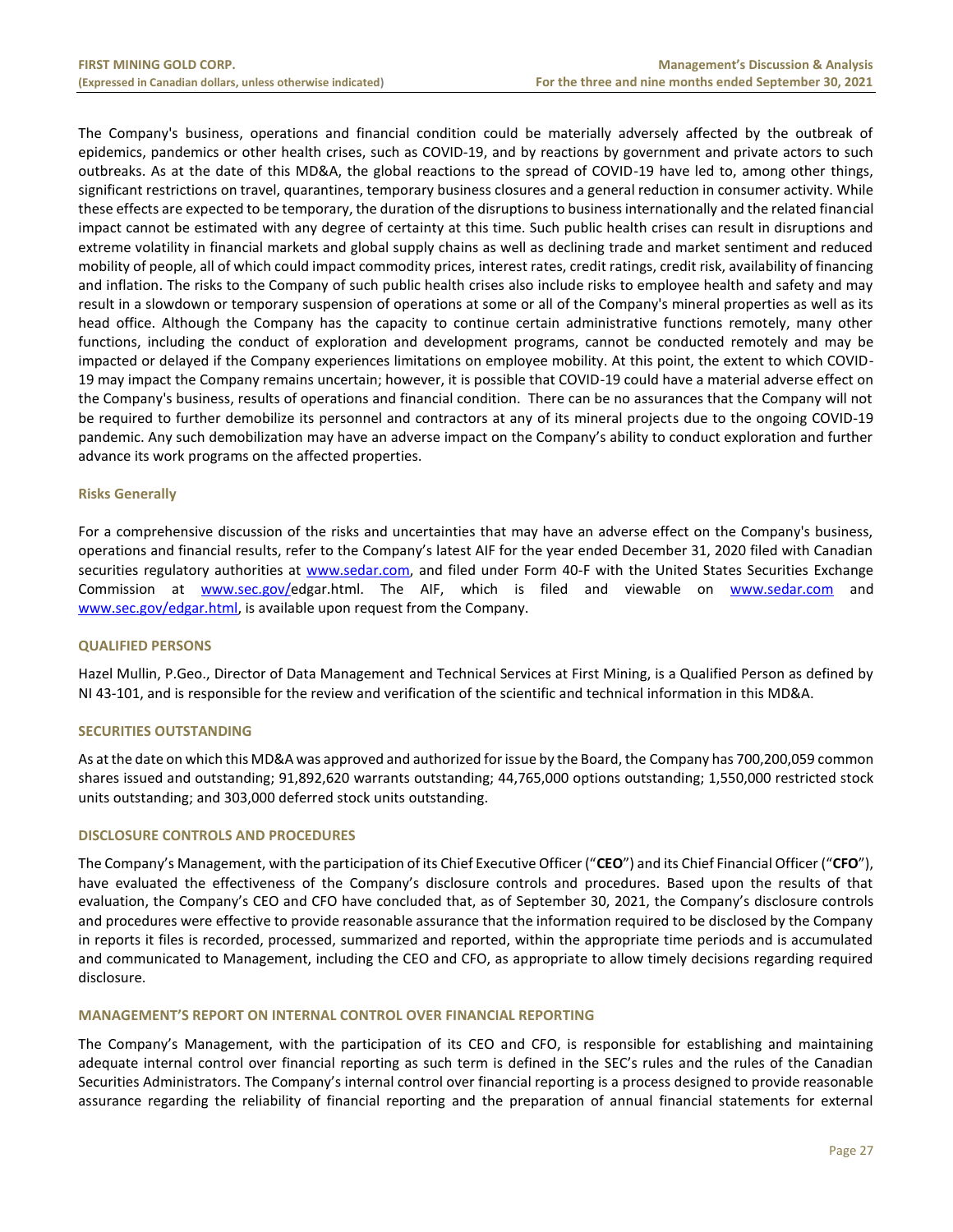purposes in accordance with IFRS as issued by the International Accounting Standards Board. The Company's internal control over financial reporting includes policies and procedures that:

- address maintaining records that accurately and fairly reflect, in reasonable detail, the transactions and dispositions of assets of the Company;
- provide reasonable assurance that transactions are recorded as necessary for preparation of financial statements in accordance with IFRS;
- provide reasonable assurance that the Company's receipts and expenditures are made only in accordance with authorizations of Management and the Company's Directors; and
- provide reasonable assurance regarding prevention or timely detection of unauthorized acquisition, use, or disposition of the Company's assets that could have a material effect on the Company's consolidated financial statements.

The Company's internal control over financial reporting may not prevent or detect all misstatements because of inherent limitations. Additionally, projections of any evaluation of effectiveness for future periods are subject to the risk that controls may become inadequate because of changes in conditions or deterioration in the degree of compliance with the Company's policies and procedures.

In the first quarter of 2020, the Company's employees began to work remotely. Since then, the Company has reopened its offices and its employees have performed their duties through a combination of working remotely and in the office. This change has required certain processes and controls that were previously done or documented manually to be completed and retained in electronic form. Despite the changes required by the current environment, there have been no significant changes in our internal controls during the quarter ended September 30, 2021 that have materially affected, or are likely to materially affect, the Company's internal control over financial reporting.

# **LIMITATIONS OF CONTROLS AND PROCEDURES**

The Company's Management, including the CEO and CFO, believes that any disclosure controls and procedures or internal control over financial reporting, no matter how well conceived and operated, may not prevent or detect all misstatements because of inherent limitations. Further, the design of a control system must reflect the fact that there are resource constraints, and the benefits of controls must be considered relative to their costs. Because of the inherent limitations in all control systems, they cannot provide absolute assurance that all control issues and instances of fraud, if any, within the Company have been prevented or detected. These inherent limitations include the realities that judgments in decision-making can be faulty, and that breakdowns can occur because of a simple error or mistake. Additionally, controls can be circumvented by the individual acts of some persons, by collusion of two or more people, or by unauthorized override of the control. The design of any control system is also based in part upon certain assumptions about the likelihood of future events, and there can be no assurance that any design will succeed in achieving its stated goals under all potential future conditions. Accordingly, because of the inherent limitations in a cost-effective control system, misstatements due to error or fraud may occur and may not be detected.

# <span id="page-28-0"></span>**FORWARD-LOOKING INFORMATION**

This MD&A is based on a review of the Company's operations, financial position and plans for the future based on facts and circumstances as of September 30, 2021. This MD&A contains "forward-looking statements" within the meaning of applicable Canadian securities regulations (collectively, "**forward-looking statements**"). Any statements that express or involve discussions with respect to predictions, expectations, beliefs, plans, projections, objectives, assumptions or future events or performance (often, but not always, using words or phrases such as "seek", "anticipate", "plan", "continue", "estimate", "expect", "may", "will", "project", "predict", "forecast", "potential", "targeting", "intend", "could", "might", "should", "believe" and similar expressions) are not statements of historical fact and may be "forward-looking statements". These statements relate to future events or the Company's future performance, business prospects or opportunities. Forward-looking statements include, but are not limited to: statements regarding the advancement of the Company's mineral assets towards production; statements regarding the potential for the Company to acquire additional mineral assets in the future; statements regarding the next stages and anticipated timing of the metallurgical study or the environmental, permitting at the Springpole Gold Project; statements regarding opportunities to enhance project economics identified under the PFS for the Springpole Gold Project; statements regarding the targeted submission date for the EIS and final EA in relation to the Springpole Gold Project; statements regarding the potential increase in gold and silver recoveries at the Springpole Gold Project; statements regarding the anticipated receipt, timing and use of proceeds received by First Mining pursuant to the Silver Purchase Agreement; statements regarding the Company's intentions and expectations regarding exploration,